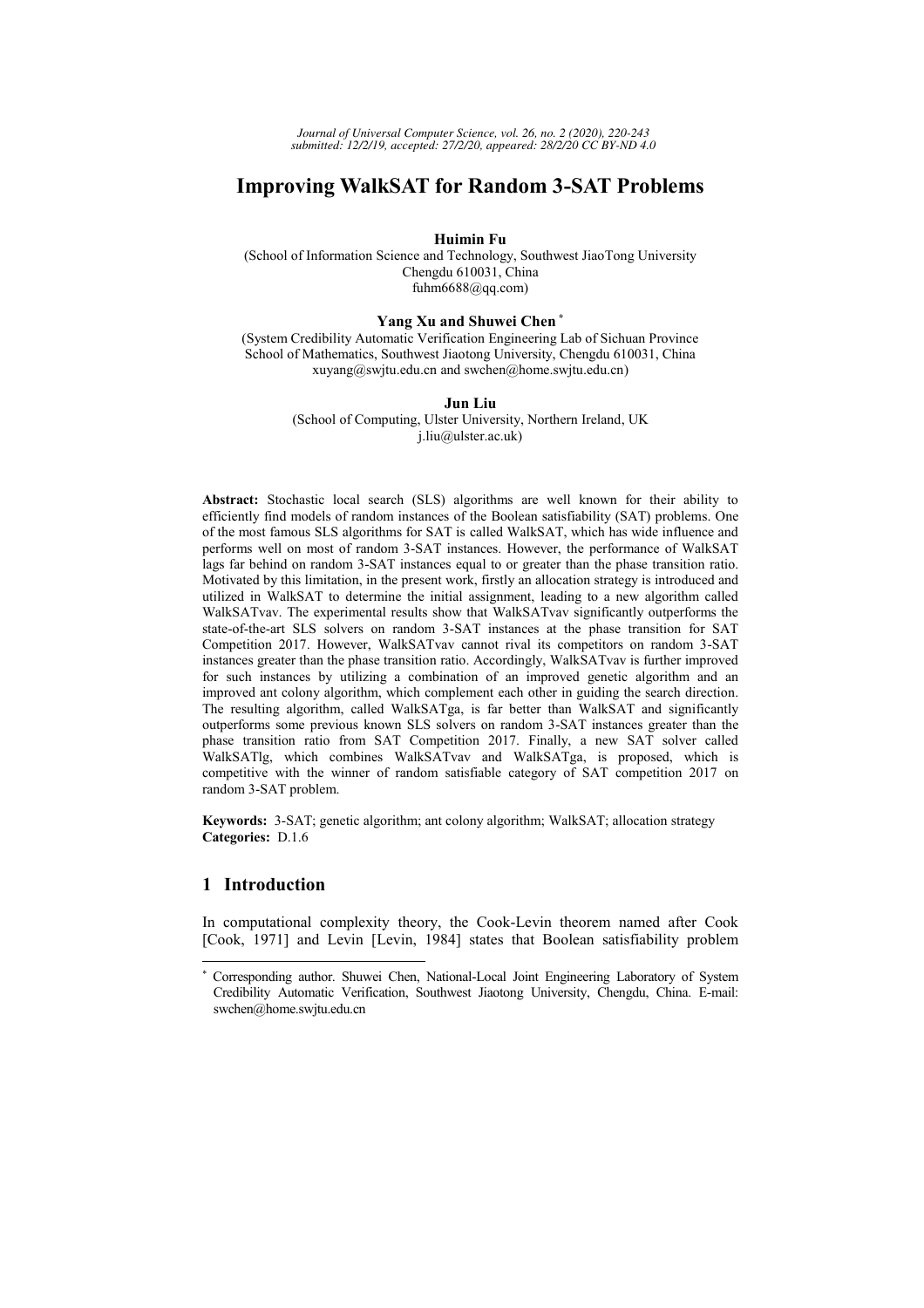(SAT) is NP-complete. Thus, it is of great significance to find efficient SAT algorithms and apply them to engineering practice, which can improve productivity and promote social development [Marques-Silva, 2008; Xu, 2013].

SAT is the problem of deciding if there is an assignment for the variables in a propositional formula that makes the formula true [Chao, 1986; Faizullin, 2013, Zhang, 2015]. 3-SAT is a special case of SAT problem to target the Boolean formula of a particular form. There are many approaches to solve the SAT problem, which are mainly divided into two categories: one is complete, the other is stochastic local search (SLS) algorithms. Although the SLS algorithms are typically incomplete in the sense that they cannot prove an instance to be unsatisfiable, they often find solutions rather effectively [Cai, 2013a]. Moreover, some SLS algorithms are more effective than the state-of-the-art complete solvers on random 3-SAT problem.

SLS algorithms start by randomly generating a truth assignment of the variables of formula. Then it explores the search space to minimize the number of falsified clauses. To do this, it iteratively adopts some heuristics to select a variable to be flipped until it seeks out a solution or timeout. Genetic algorithm [Li, 2016; Canisius, 2016] and ant colony algorithm [Gao, 2007; Youness, 2015; Fu, 2018b] with global search are typically incomplete algorithms for solving SAT problem. Compared with the SLS algorithms, the incomplete algorithms with global search have a high time complexity, thus they are not widely utilized for solving SAT problem.

A family of SAT instances includes uniform random *k*-SAT [Achlioptas, 2009] and hard random SAT [Balyo, 2016]. In the last two decades, most SLS algorithms focus on solving uniform random *k*-SAT instances, refer to e.g., [Selman, 1994; Hoos, 2002; Kroc, 2010; Luo, 2012; Balint, 2012; Luo, 2013; Cai, 2017; Biere, 2017]. Moreover, substantial progress has been made in solving uniform random *k*-SAT with various clause-to-variable ratios.

Note that the hard instances of NP-hard problems are often associated with a phase transition. With SAT, there is a phase transition between satisfiability and unsatisfiability as the ratio of the number of clauses to variables in a problem is varied. The phase transition for SAT is therefore of considerable practical and theoretical importance. Solving hard random SAT remains a great challenge for all SLS algorithms including Dimetheus [Gableske, 2016], YalSAT [Biere, 2017] and Score<sub>2</sub>SAT [Cai, 2017]. Although uniform random *k*-SAT at the phase transition has been cited as the hardest track of SAT problems [Cai, 2013b; Luo, 2014], hard random SAT is even harder for SLS solvers. The main motivation for hard random SAT generated is to evaluate and improve SAT solvers (especially for SLS solvers) [Balyo, 2016]. It is worth noting that the hard random SAT problem is focused on 3- SAT instances greater than the phase transition ratio. Especially, most (nearly 65% of) instances on the benchmark of the random SAT track in SAT Competition 2018 are hard random SAT. Moreover, this direction has been a mainstream of SLS algorithms for SAT, which is witnessed by SAT competitions, where the instances of random track of recent SAT Competitions are composed of uniform random *k*-SAT instances and hard random SAT instances. However, the performance of existing SLS algorithms on hard random SAT instances is still rather unsatisfactory.

Among SLS algorithms for SAT problems, WalkSAT [Selman, 1994] stands out as one of the most influential algorithms. Moreover, extensive experiments have shown that the technique of WalkSAT is very suitable for random 3-SAT problem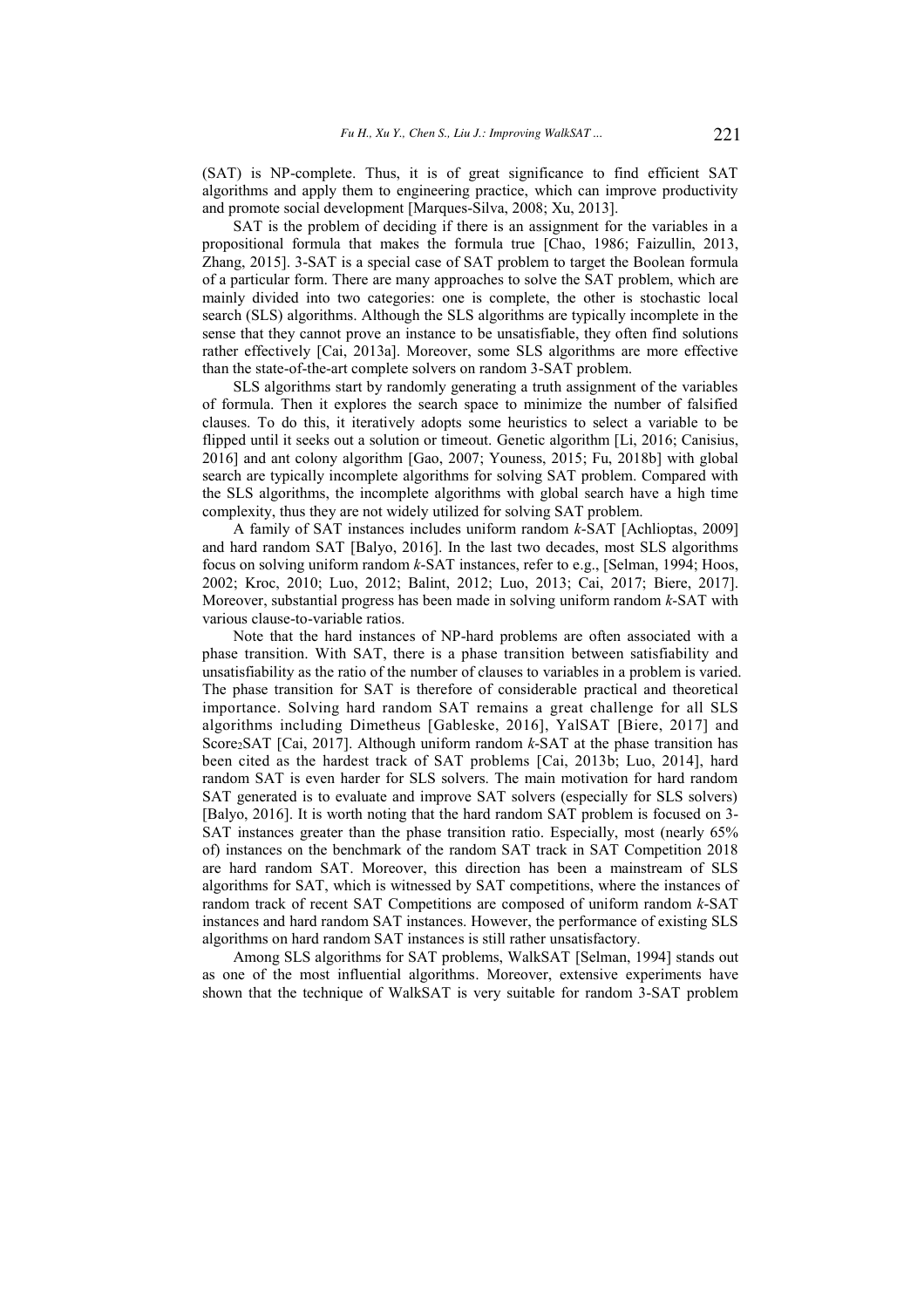[Liang, 1998]. Therefore, many scholars develop SLS algorithms based on WalkSAT for random SAT problem [Kroc, 2010; Luo, 2015]. For example, some researchers optimize WalkSAT algorithm to solve random *k*-SAT instances with *k*>3 [Luo, 2012; Luo, 2013]. However, the performance of WalkSAT lags far behind on random 3- SAT instances greater than the phase transition ratio, and the performance of WalkSAT at the phase transition still needs to be improved.

This present work aims to improve WalkSAT for random 3-SAT instances. One improvement is based on the allocation strategy, which was first introduced and utilized in [Fu, 2018a] to improve a greedy local search algorithm GSAT [Selman, 1992], resulting in an efficient local algorithm called AS, whose performance far exceeds GSAT for solving 3-SAT from STALAB library. The main advantage of allocation strategy is to handle the cycling problem. A combination of GSAT and genetic algorithm (as a global search algorithm), named GAGR [Fu, 2017], was proposed for solving 3-SAT instances with some competitive performance. Although WalkSAT is competitive with the state-of-the-art solvers for solving random 3-SAT problem, it is a SLS algorithm and easy to fall into the cycling problem. In addition, it is also easy to get stuck in the local optimum. This motivates us to optimize WalkSAT using the global search. Thus, some global search algorithms, e.g., genetic algorithm and ant colony algorithm, are considered to be incorporated into WalkSAT to further improve its performance on random 3-SAT instances equal to and greater than the phase transition ratio.

The remainder of our paper is organized as follows. Section 2 provides some preliminary definitions and notations, followed by a brief review of the allocation strategy for 3-SAT, the WalkSAT algorithm, genetic algorithm and ant colony algorithm. Section 3 summarizes main contributions of the present work. Section 4 proposes an improved WalkSAT algorithm using the allocation strategy, called WalkSATvav, along with its experimental results and analysis. Section 5 presents a new algorithm called WalkSATga, which utilizes a combination of an improved genetic algorithm and an improved ant colony algorithm into WalkSATvav, along with its experimental results and analysis. In Section 6, a combined algorithm called WalkSATlg is proposed by combining WalkSATvav and WalkSATga, and its performance is demonstrated by summarizing and analyzing the experimental results on random 3-SAT instances for SAT Competition 2017. Section 7 discusses the main differences between WalkSATvav and *AS* as well as the major differences between WalkSATga and GAGR. Finally, Section 8 concludes the paper with some future directions discussed.

# **2 Related Works**

# **2.1 Some Basic Definitions and Notations**

The symbol  $x_i$ ,  $i \in \{1, 2, ..., n\}$  represents a Boolean variable. Let  $X_n = \{x_1, x_2, ..., x_n\}$ symbolizes a collection of Boolean variables, where the number of variables is denoted as *n*. Boolean variable  $x_i$  or the negation of Boolean variable  $\neg x_i$  represents literal  $l_i$ ,  $i \in \{1, 2, ..., n\}$ . A clause  $c_i$  is a disjunction of some literals, i.e.,  $c_i = l_1 \vee l_2 \vee \dots \vee l_k$ . A conjunctive normal form (CNF) *F* can be described as conjunction of some clauses, i.e.,  $F = c_1 \wedge c_2 \wedge \ldots \wedge c_m$ , where the number of clauses in F is denoted as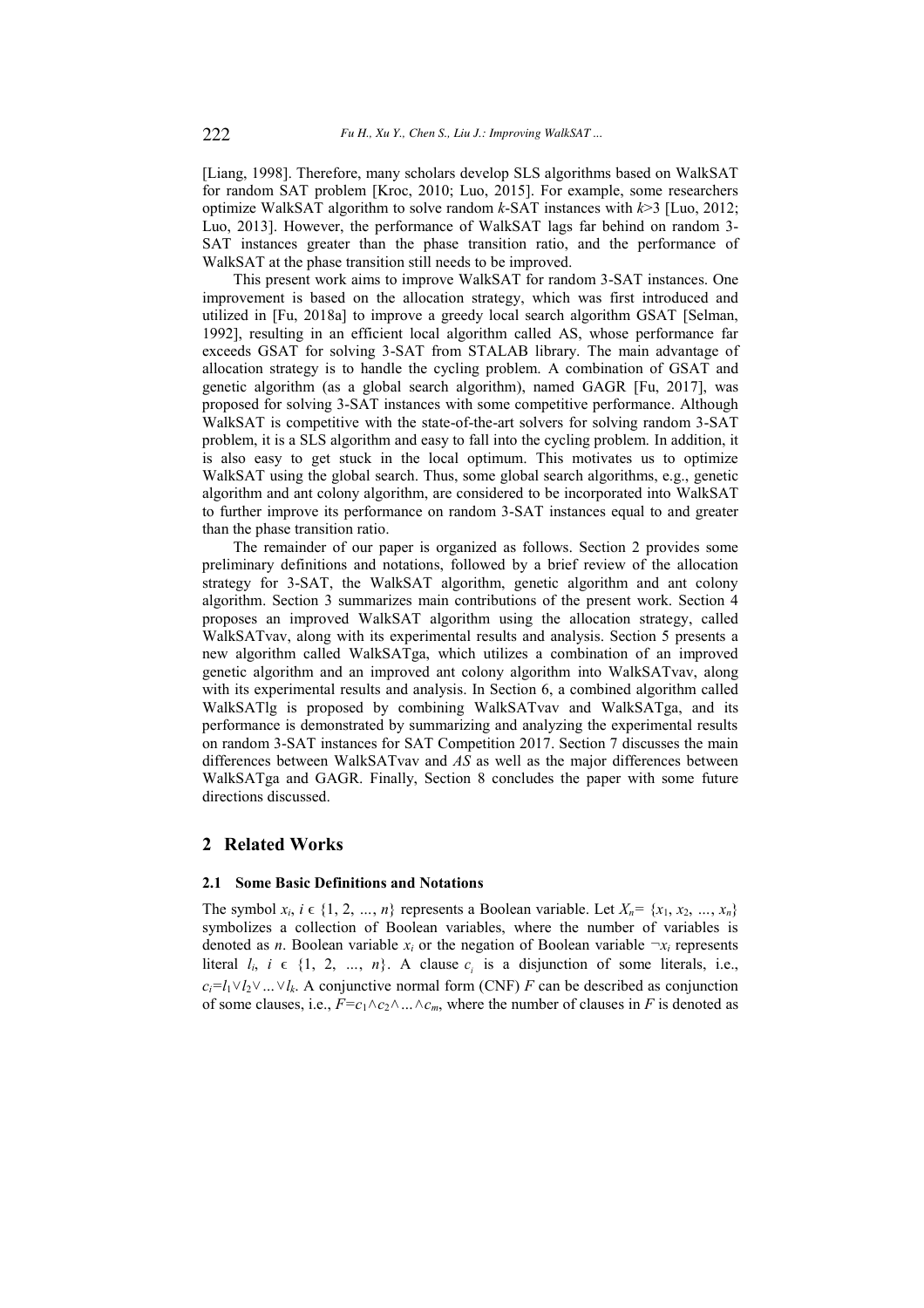*m*. If each clause contains *k* literals in a CNF formula, then the formula is a *k*-SAT problem. In this paper, we are only concerned with the 3-SAT problem. In a formula *F* we use  $r=m/n$  to denote clause-to-variable ratio of *F*, and  $p_{x_i}$  is the total number of the literal  $x_i$  appearing in *F*, and  $n_{x_i}$  is the total number of the literal  $\neg x_i$  appearing in  $F$ .

The value of Boolean variable is either true or false. In this paper, 0 denotes false, and 1 denotes true. A mapping  $\mu: X_n \to \{0, 1\}$  is called a complete assignment. Given a CNF formula *F*, the SAT problem is to decide whether all clauses are satisfied by a complete assignment in *F*. The *break* of a variable *x* is the number currently satisfied clauses that would become unsatisfied by flipping variable *x*. The *score* of a variable *x* is the increment of currently satisfied clauses by flipping variable *x*.

## **2.2 Allocation Strategy for Random 3-SAT Instances**

The idea of allocation strategy [Fu, 2018a] is to determine a complete assignment as the initial solution for solving 3-SAT problem. It can guide the optimal assignment and accelerate to find the optimal solution.

**Definition 1.** *Given a CNF formula F*, *the Variable allocation degree Vad*(*xi*) *of a variable*  $x_i \in X_n$  *is defined as:* 

$$
2-1) \quad Vad(x_i) = \begin{cases} pad+1, & n_{x_i} = 0 \\ p_{x_i}/n_{x_i}, & otherwise \end{cases}
$$

*where pad is a positive parameter greater than* 1*.* 

Note that for a variable  $x_i$  it is called the *positive Vad* of  $x_i$  if  $Vad(x_i) \ge 1$ ; and it is called the *negative Vad* of  $x_i$  if  $Vad(x_i) < 1$ . In solving the 3-SAT problem, different settings of the parameter *pad* have a direct impact on the performance of the algorithm.

**Definition 2.** *Given a CNF formula F, and a random function*  $\chi(x_i)$  *that only produces* 0 *or* 1, the Variable allocation value  $\text{Vav}(x_i)$  of a variable  $x_i \in X_n$  is *defined as*:

$$
2-2) \quad \text{Vav}(x_i) = \begin{cases} 1, & \text{Vad}(x_i) > \text{pad} \\ 0, & \text{Vad}(x_i) < \text{nad} \\ \chi(x_i), & \text{otherwise} \end{cases}
$$

where  $\chi(x_i)$  is a random number that can produce 0 and 1 and nad is a positive *parameter less than 1*.

In fact, *Vav* of all variables is a complete assignment as the initial solution for solving a 3-SAT problem.

**Remark:** A variable  $x_i$  satisfies the allocation strategy if and only if  $\text{Vav}(x_i) > pad$ or *Vav*(*xi*)<*nad*.

#### **2.3 WalkSAT Algorithm**

WalkSAT is one of the most influential SLS algorithms for SAT. Its framework has been widely used, and it is still competitive with the state-of-the-art solvers for solving random 3-SAT instances. However, according to the experimental results of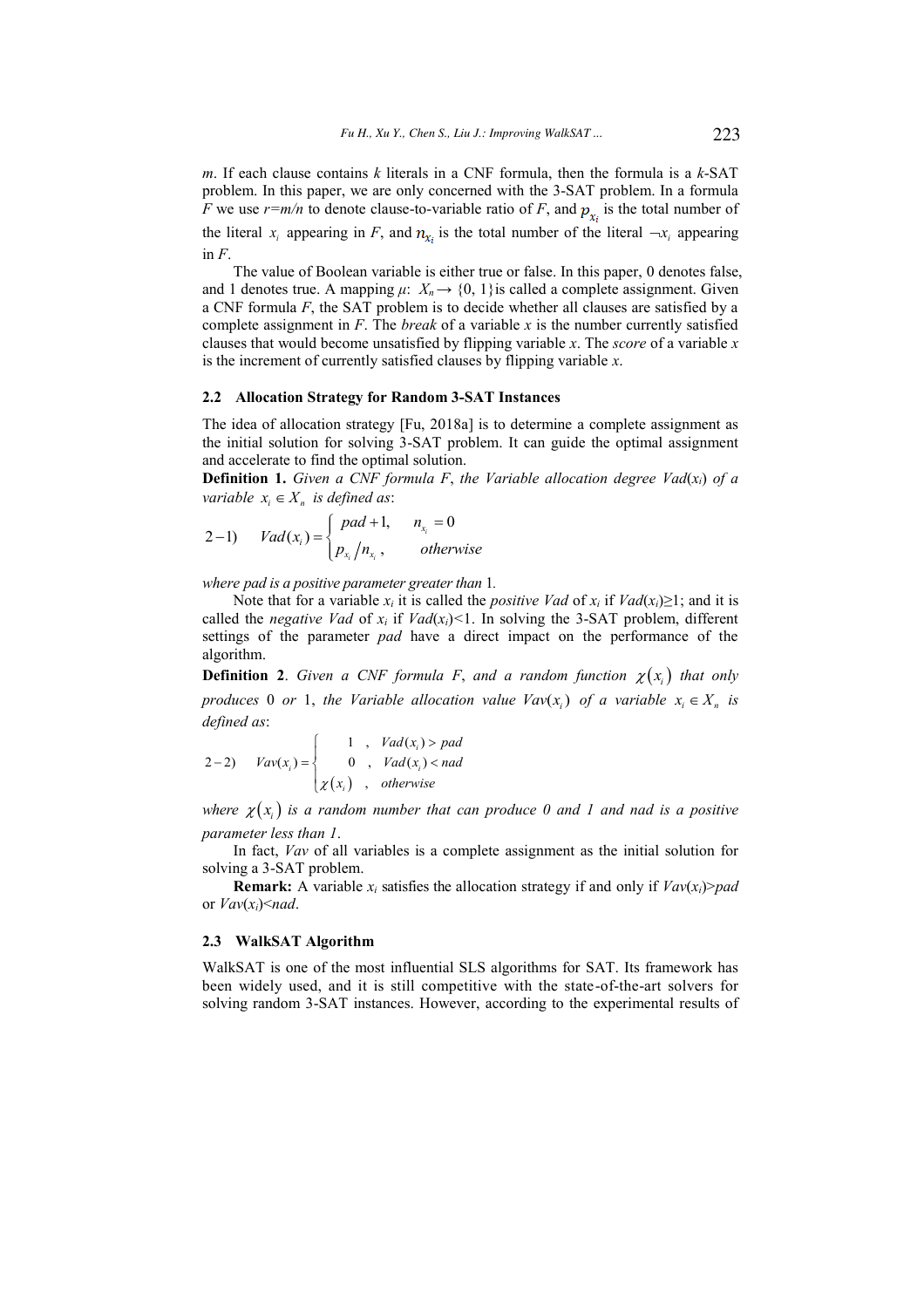SAT Competition 2017<sup>1</sup>, the success rate of all solvers participating in the SAT Competition 2017 is still relatively small for solving the 3-SAT instances with *r*=4.267.

First, WalkSAT algorithm chooses a clause *C* randomly from the unsatisfied clauses. If there exist variables whose *breaks* are 0, one of such variables is flipped randomly; and if no such variable exists, then with a certain probability  $p$  (the noise parameter), WalkSAT algorithm selects a variable randomly from the clause *C*; otherwise, WalkSAT selects a variable with the minimum *break* to be flipped, and further breaks ties randomly.

#### **2.4 Genetic Algorithm Overview**

Genetic algorithms (GA) for solving 3-SAT problems mainly include three aspects [Fu, 2017]: problem transformation, chromosome encoding and genetic manipulation design. The core of problem transformation is how to define the fitness function *f*. Thus, SAT problems are transformed into an optimization problem of the corresponding fitness function. Using the binary string to represent a complete assignment is the most intuitive chromosome coding approach, which takes full advantage of the characteristics of SAT problems and is easy to calculate the fitness function and design a variety of genetic operations. For the SAT problems with *n* variables, the chromosome is represented by *n* as a binary string, which is directly corresponding to the assignment of the variables.

There are three kinds of genetic manipulation [any reference about GA]: selection operation, crossover operation and mutation operation. The selection operation is utilized to select groups of contemporary individuals and prepare for breeding the next generation. Crossover operation is used to the process of simulating biological reproduction by exchanging parts of two individual chromosomes and generate two new individuals. Since chromosomes are encoded by binary code, crossover operation can be accomplished by truncating and stitching binary strings. Mutation operation is adopted to simulate the mutation of a chromosome gene in the biological evolution and flip each chromosome at a certain probability, i.e.  $0 \rightarrow 1$ ,  $1\rightarrow 0$ .

As GA searches for different positions of the solution space, it significantly reduces possibility of getting into the local optimum. GA repeat these operations until the termination condition is met. The termination condition is to obtain a satisfiable solution or achieve the maximum operations. The pseudo code of GA for SAT problems is given in Algorithm 1.

GA has the following advantages: (1) the ability with a global search and independent of the problem domain; (2) search from group with potential parallelism and multi-value comparison as well as robustness; (3) the search using evaluation function enlighten and simple process; (4) using probability mechanism to iterate; (5) extensible and easy to combine with other algorithms. The disadvantage of GA is that it is not enough to make use of the feedback information in the system [Li, 2003]. In this paper, the improved GA for solving 3-SAT problems is based on the restart and greedy strategy [Fu, 2017].

-

<sup>1</sup> https://baldur.iti.kit.edu/sat-competition-2017/results/random.csv.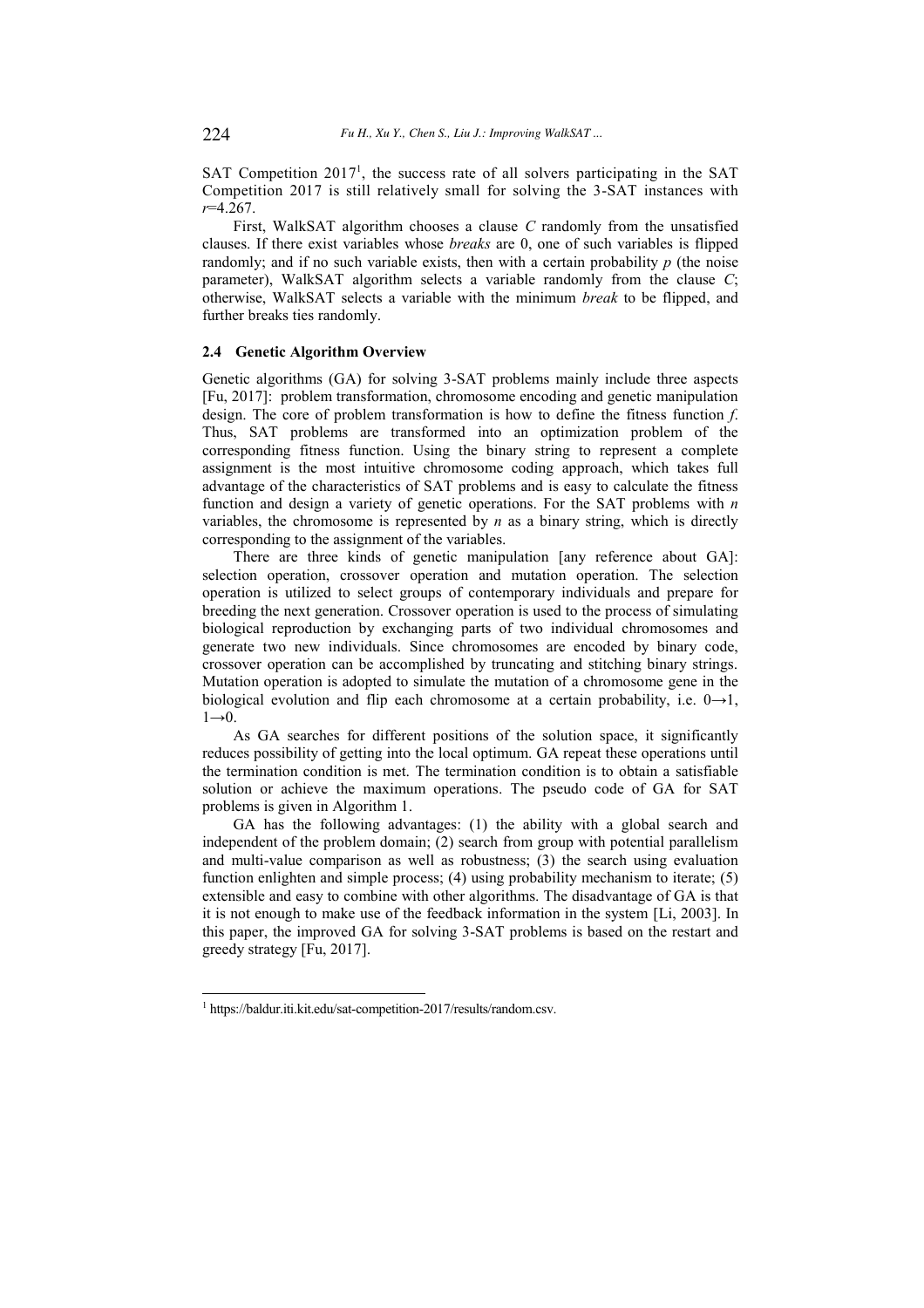| Algorithm 1: $GA(F)$                                                               |  |  |  |  |  |  |  |
|------------------------------------------------------------------------------------|--|--|--|--|--|--|--|
| <b>Input:</b> CNF-formula $F$                                                      |  |  |  |  |  |  |  |
| <b>Output:</b> A satisfying assignment $\sigma$ of F, or "no solution found"       |  |  |  |  |  |  |  |
| begin                                                                              |  |  |  |  |  |  |  |
| $t \leftarrow 0$ ;// t represents evolutionary generations                         |  |  |  |  |  |  |  |
| initialize $(P(t))$ ; //Initial population<br>2                                    |  |  |  |  |  |  |  |
| 3<br>evaluate $(P(t))$ ; // Fitness evaluation                                     |  |  |  |  |  |  |  |
| 4<br>keep best $(P(t))$ ;// Preserving the most chromosomes                        |  |  |  |  |  |  |  |
| 5<br>while (not terminate condition) do                                            |  |  |  |  |  |  |  |
| 6<br>begin                                                                         |  |  |  |  |  |  |  |
| $P(t) \leftarrow$ secletion $(P(t))$ ;// selection operation                       |  |  |  |  |  |  |  |
| 8<br>$P(t) \leftarrow \text{crossover}(P(t))$ ;// crossover operation              |  |  |  |  |  |  |  |
| 9<br>$P(t) \leftarrow$ mutation $(P(t))$ ;// mutation operation                    |  |  |  |  |  |  |  |
| 10<br>$t \leftarrow t+1$ :                                                         |  |  |  |  |  |  |  |
| 11<br>evaluate $(P(t))$ ;                                                          |  |  |  |  |  |  |  |
| 12<br>if( fitness of $P(t)$ >best fitness)                                         |  |  |  |  |  |  |  |
| Replace ( <i>best</i> );// Replacing best with the best chromosome of $P(t)$<br>13 |  |  |  |  |  |  |  |
| 14<br>end                                                                          |  |  |  |  |  |  |  |
| $5$ end                                                                            |  |  |  |  |  |  |  |

#### **2.5 Ant Colony Algorithm Overview**

Through long-term research, bionic scientists found that although ants have no vision, they can find a path by releasing pheromones on the path. The ant will release information about the path length on the path that is passed. The more information the path has, the more probability the path is selected. In this way, the role of pheromone makes the behavior of entire ant colony highly self-organizing. The ants exchange path information and eventually find the optimal path based on ant colony behavior. The fitness formula of each ant is the same as the fitness formula of each chromosome in GA.

The early success of ant colony algorithms (ACA) is to solve the famous TSP problem, and ant colony algorithms have excellent performance in solving various NPhard problems [Wang, 2012]. ACA has the following advantages: (1) its principle is an enhanced learning system, which eventually converges to the optimal path through the continuous updating of pheromones; (2) it has a common property of SLS approaches, but the artificial ants are not a simple simulation of real ants, which is integrated into human intelligence; (3) it is a distributed optimization method, and not only suitable for the present serial computer, but also suitable for the future parallel computer; (4) it is a global optimization method, which not only can be used to solve the single objective optimization problem, but also can be used to solve the multi-objective optimization problem.

Disadvantage of ACA is lack of initial pheromone and low efficiency [Li, 2003]. In this paper, an improved ant colony algorithm is used to solve the 3-SAT problem, which is presented in Section 5.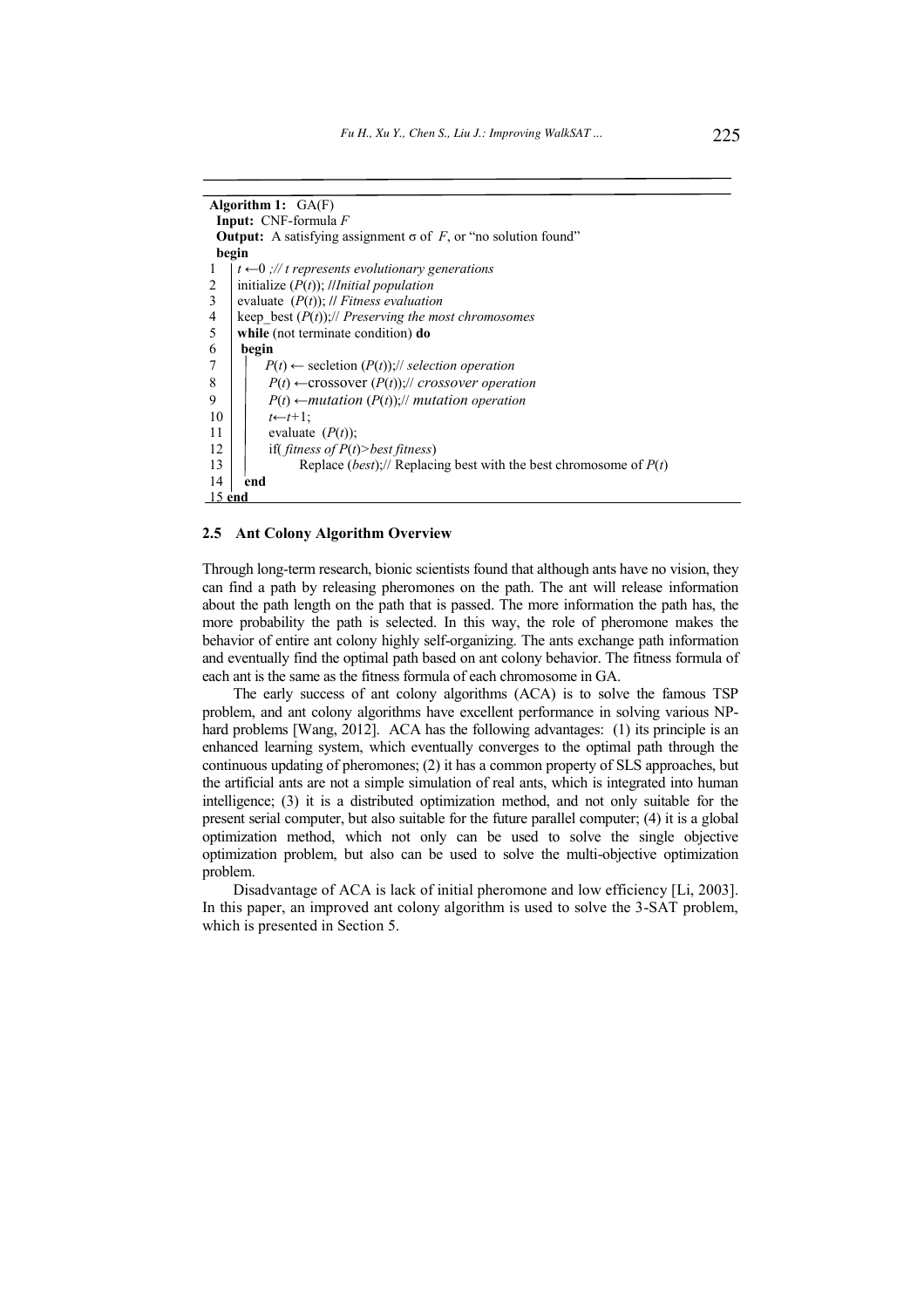# **3 Main Contributions**

As the first contribution, the present work is to use the allocation strategy to generate a complete assignment as the initial solution for WalkSAT. Note that allocation strategy is based on *Vad* and *Vav*. *Vad* of a variable *x* is determined by the ratio of the numbers of positive literal *x* and negative literal  $\neg x$  in a SAT instance, and *Vav* of a variable *x* is obtained according to *Vad* of *x*. The allocation strategy for SAT is utilized in the present work to improve WalkSAT, resulting a new algorithm called WalkSATvav. To demonstrate the effectiveness of WalkSATvav, we compare it with many state-of-the-art solvers on random 3-SAT instances at the phase transition. WalkSATvav outperforms YalSAT [Biere, 2017] (the winner of SAT Competition 2017), Score2SAT [Cai, 2017] (won the bronze of the random track of SAT Competition 2017), CSCCSat [Luo, 2016] (won the silver of the random track of SAT Competition 2016), and DCCAlm [Luo, 2016] (won the bronze of the random track of SAT Competition 2016). However, WalkSATvav cannot compete with these solvers on solving random 3-SAT instances greater than the phase transition ratio. In our view, this is partially due to the fact that the WalkSATvav is a SLS algorithm that is easy to reach the local optimal solution instead of finding the global optimal solution.

The second contribution of this work is to improve the WalkSATvav for SAT by remedying its shortcoming as mentioned above. Accordingly, we combine the GA with the allocation strategy and utilize an improved ACA as well as in the WalkSAT, leading to a new algorithm called WalkSATga. In WalkSATga, there are two different priorities in the global search. GA and ACA complement each other and play an important role in guiding the search direction to find the solution. GA is adopted to generate the pheromone distribution, and ACA is used to generate the suboptimal solution. Then the suboptimal solution obtained is utilized as the initial assignment of WalkSAT to guide the future search, which plays an important role in the whole solution process. To demonstrate the effectiveness of WalkSATga, we compare it with many state-of-the-art solvers on random 3-SAT instances greater than the phase transition ratio. The experimental results show that WalkSATga has almost the same success rate as YalSAT, and far beyond CSCCSat and WalkSAT for random 3-SAT instances greater than the phase transition ratio.

The third contribution of this work is to combine WalkSATga with WalkSATvav, leading to a new algorithm called WalkSATlg, which, as illustrated through extensive experiments, outperforms YalSAT Score2SAT, CSCCSat, DCCAlm and WalkSAT on all random 3-SAT instances from SAT Competition 2017.

# **4 WalkSATvav Algorithm for Random 3-SAT Instances at the Phase Transition**

## **4.1 Rationality of Allocation Strategy**

Different parameter settings could show different performances of the algorithms. Based on the 3-SAT instances with  $r=4.3$  in the SATLAB library<sup>2</sup>, we found that if the parameters *pad* and *nad* are tuned appropriately, the assignments of 90% of

-

<sup>2</sup>https://www.cs.ubc.ca/~hoos/SATLIB/benchm.html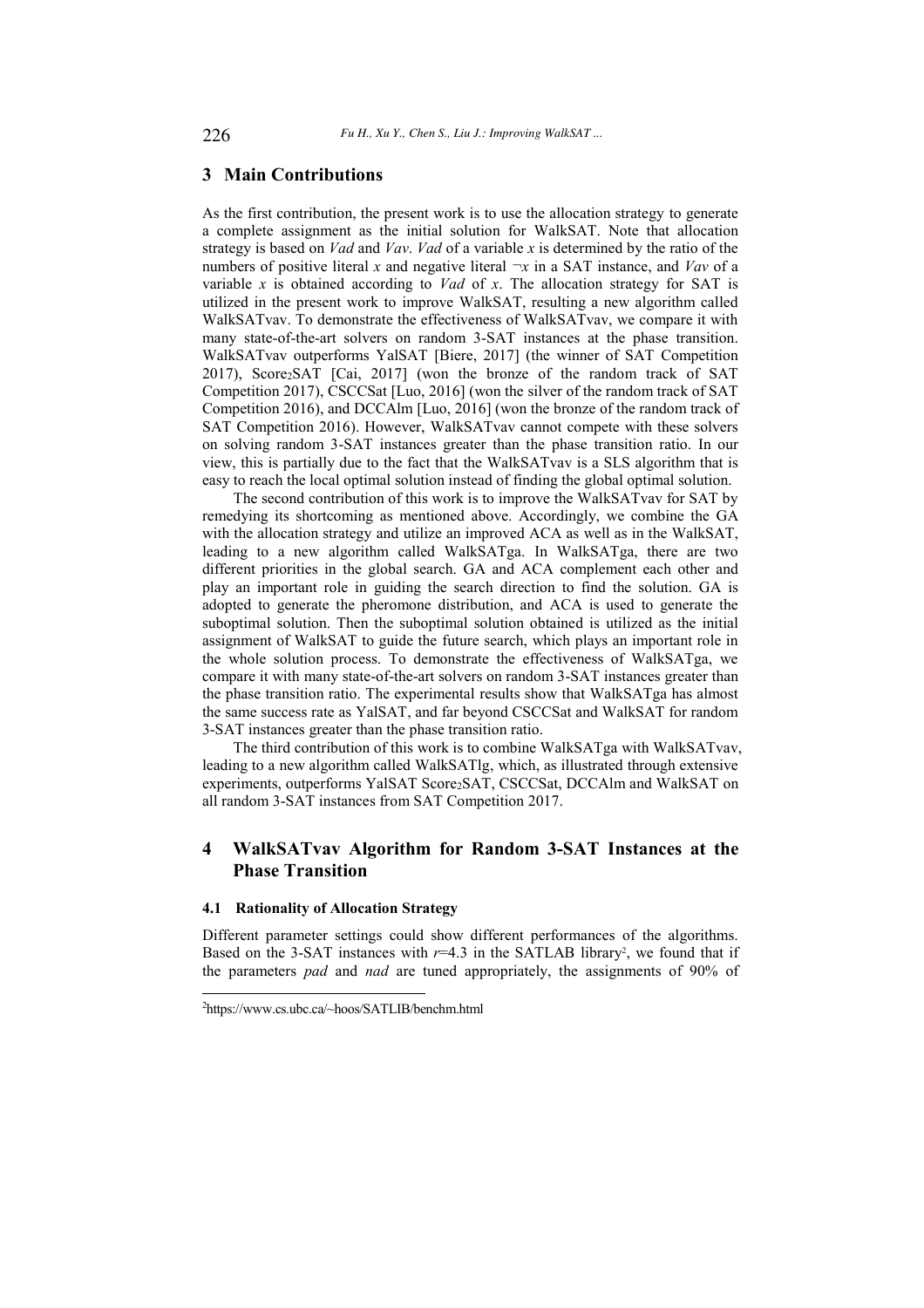variables based on the allocation strategy are the same as that of the corresponding variables of the optimal solution [Fu, 2018a]. The idea of allocation strategy is to generate a complete assignment as the initial solution for solving 3-SAT problem in order to guide the trend of optimal assignment in advance, therefore reduce search space and accelerate finding the optimal solution. In fact, it has an essential impact on the WalkSATvav algorithms.

Since the allocation strategy is an important component of WalkSATvav, we are interested in this question: *how often the allocation strategy is executed to initialize the assignment for variables*? We have carried out an experiment for WalkSATvav on random 3-SAT instances from SAT Competition 2017<sup>3</sup> to figure out how frequently the allocation strategy is performed in generating an initial assignment. There include all 120 hard random instances with *r*=4.3, 5.204<*r*<5.206, and *r*=5.5 (40 instances each ratio), as well as all 60 uniform random 3-SAT instances (20 instances with *r*<4.267, 40 instances with *r*=4.267).

The allocation strategy execution ratio (AS ratio) is calculated as *frequency\_AS/n* (see below) and the experimental results are summarized in Table 1.

#*frequency AS*: denotes the frequency of executing the allocation strategy for variables which is the total number of variables that satisfy the following formula with the setting of *pad=*1*.*8 and *nad=*0*.*56.

4-1) 
$$
\frac{p_{x_i}}{p_{x_i}+n_{x_i}} \geq pad \text{ or } \frac{p_{x_i}}{p_{x_i}+n_{x_i}} \leq nad
$$

 $# n$ : the total number of variables that require the initial assignment.

| <b>Clause-to-variable</b><br>ratio | $r=4$<br>т. . | $r = 5.5$ | $5.205 \le r \le 5.206$ | r<4.267 | . 767<br>$v = 4$ |
|------------------------------------|---------------|-----------|-------------------------|---------|------------------|
| <b>Average AS ratio</b>            | 0.3737        | 0.346     | 0.3075                  |         | 0.3285           |

*Table 1: Average AS ratio of the variables executing the allocation strategy for each ratio from SAT Competition 2017.*

As is demonstrated in Table 1, the allocation strategy is performed in about 30% of variables for 3-SAT instances with  $r\neq 4.3$ , and closes to 40% for 3-SAT instances with  $r=4.3$ . Therefore, the allocation strategy plays a substantial role in the WalkSATvav algorithm.

#### **4.2 WalkSATvav Algorithm**

-

WalkSATvav differs from WalkSAT only in generating an initial assignment. The pseudo code of WalkSATvav algorithm is outlined in Algorithm 2 below. More specifically, WalkSATvav generates a complete assignment  $\sigma$  by the allocation strategy as the initial solution. After initialization, WalkSATvav executes a loop until it finds a satisfying assignment or reaches the time limit.

<sup>3</sup> https://baldur.iti.kit.edu/sat-competition-2017/benchmarks/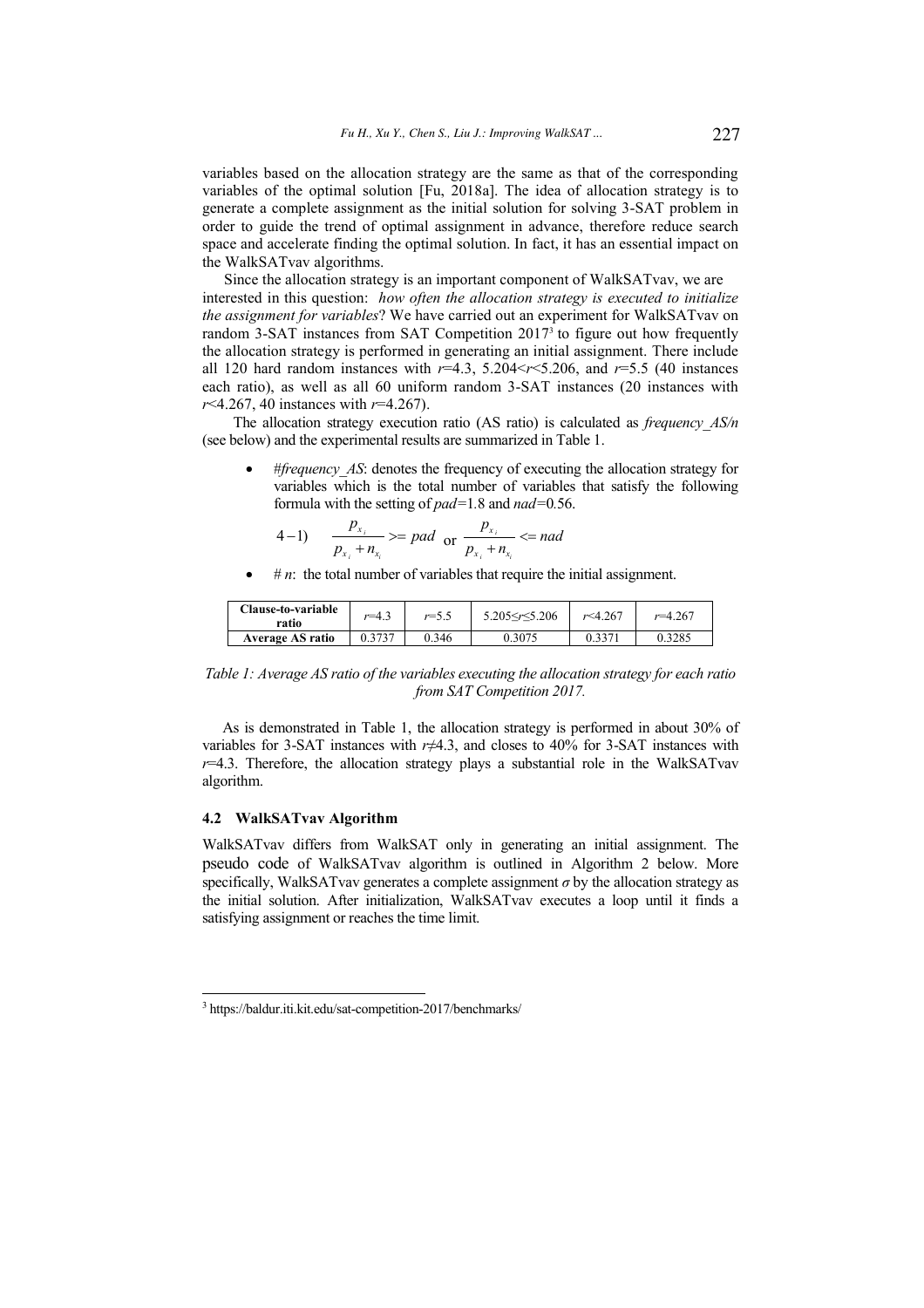#### **4.3 Evaluation of WalkSATvav Algorithm**

In this subsection, we first introduce the benchmarks, the competitors, and the experimental setup utilized in our experiments. Then, we report the experiments conducted on the random 3-SAT benchmarks to evaluate the efficiency of WalkSATvav.

| <b>Algorithm 2:</b> WalkSATvav $(F)$                                               |  |  |  |  |  |  |  |
|------------------------------------------------------------------------------------|--|--|--|--|--|--|--|
| <b>Input:</b> CNF-formula F, MaxTries, MaxSteps                                    |  |  |  |  |  |  |  |
| <b>Output:</b> A satisfying assignment $\sigma$ of F, or "no solution found"       |  |  |  |  |  |  |  |
| begin                                                                              |  |  |  |  |  |  |  |
| $\sigma \leftarrow$ a generated truth assignment for F by the allocation strategy; |  |  |  |  |  |  |  |
| $\overline{c}$<br>for $i = 1$ to <i>MaxTries</i> do                                |  |  |  |  |  |  |  |
| 3<br>for $j = 1$ to <i>MaxSteps</i> do                                             |  |  |  |  |  |  |  |
| 4<br>if $\sigma$ satisfies F then Return $\sigma$ ;                                |  |  |  |  |  |  |  |
| 5<br>$C \leftarrow$ an unsatisfied clause chosen at random;                        |  |  |  |  |  |  |  |
| 6<br>With probability <i>p</i>                                                     |  |  |  |  |  |  |  |
| $v \leftarrow$ a random variable in C;                                             |  |  |  |  |  |  |  |
| 8<br>With probability $1-p$                                                        |  |  |  |  |  |  |  |
| $v \leftarrow$ a variable in C with minimum <i>break</i> ;<br>9                    |  |  |  |  |  |  |  |
| 10<br>$\sigma$ : = $\sigma$ with v flipped;                                        |  |  |  |  |  |  |  |
| 11<br>end for                                                                      |  |  |  |  |  |  |  |
| 12<br>end for                                                                      |  |  |  |  |  |  |  |
| 13<br><b>Return</b> "no solution found";                                           |  |  |  |  |  |  |  |
| 14 end                                                                             |  |  |  |  |  |  |  |

#### *4.3.1 Benchmarks and experiment preliminaries*

We evaluate WalkSATvav on all random 3-SAT instances at the phase transition from SAT Competition 2016 and 2017 (*r=*4*.*267, 5000 *îQî*12800, 80 instances, two instances each size).

WalkSATvav is implemented in *C* language and compiled by Dev-C++. For the two parameters *pad* and *nad* in WalkSATvav, we test all groups of *pad=*1*.*5, 1*.*6, *´*, 3 (the performance of WalkSATvav degrades significantly when *pad* exceeds 3) and *nad*=0.3, ..., 0.6. The preliminary results show that, on solving random 3-SAT instances, *pad=*1*.*8 and *nad=*0*.*56 are the best setting. In order to find a more optimal parameters setting for WalkSATvav, we test the parameters near *pad=*1*.*8 and *nad=*0*.*56 in a higher degree of accuracy, but did not observe any noticeable improvement. This means that WalkSATvav is not so sensitive to its parameters.

We compare WalkSATvav with five SLS solvers including YalSAT and Score<sub>2</sub>SAT<sup>4</sup> (the winder and the bronzer of the random track of SAT Competition 2017 respectively), CSCCSat and DCCAlm<sup>5</sup> (the silver and the bronzes respectively at the random track of SAT Competition 2016), as well as WalkSAT which is the most influential SLS algorithms for solving 3-SAT instances. Especially, Score<sub>2</sub>SAT significantly outperformed other competitors on random 3-SAT instances, and CSCCSat and DCCAlm significantly outperformed other competitors on random 3- SAT instances at the phase transition of SAT Competition 2016.

 4 https://baldur.iti.kit.edu/sat-competition-2017/solvers/

<sup>5</sup> https://baldur.iti.kit.edu/sat-competition-2016/solvers/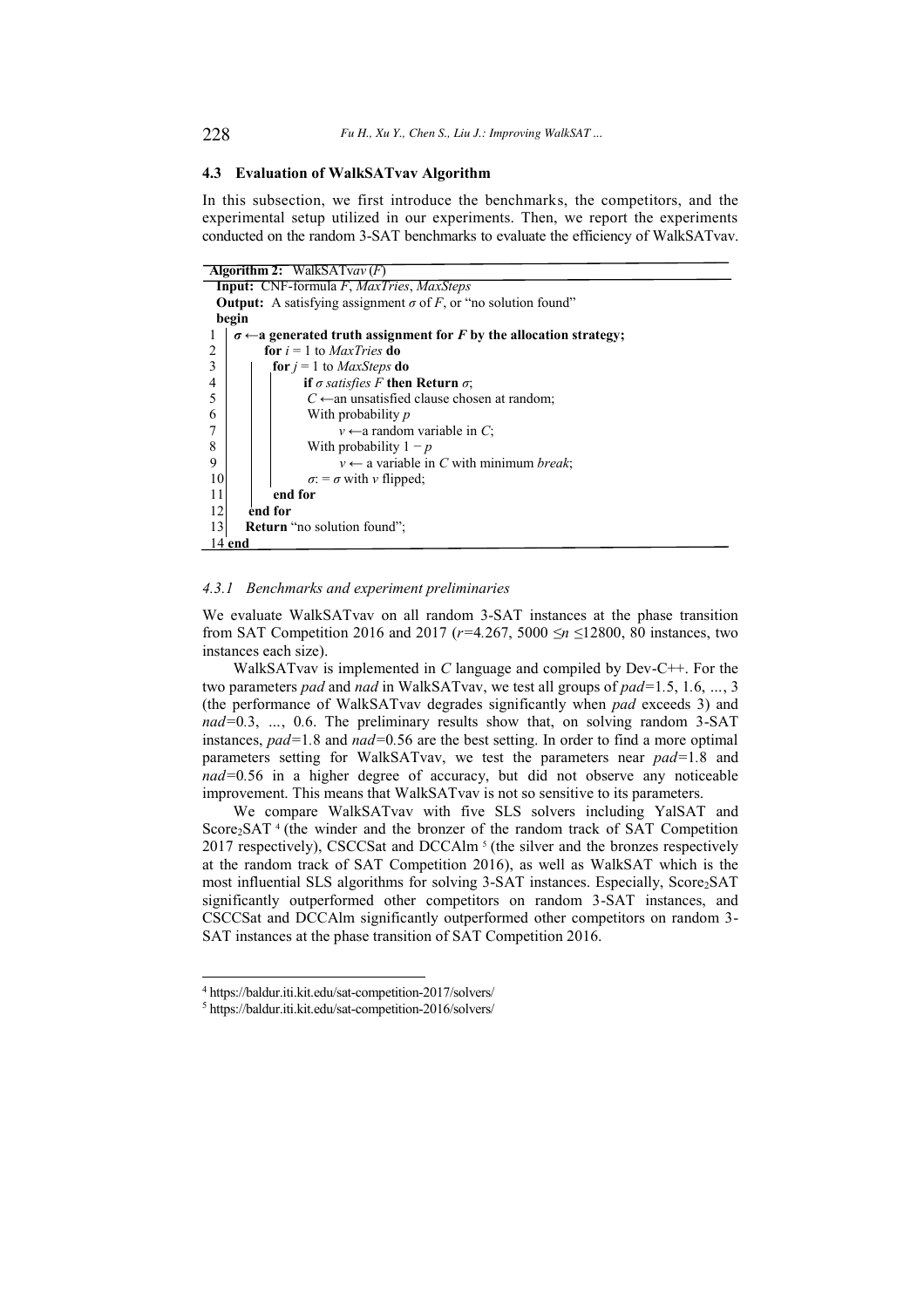In the subsequent sections, all experiments run on a machine with a 3.4 GHZ Intel Core i3-3240 CPU and 8 GB RAM under Windows. Each solver is performed for 10 runs for each instance with a cutoff time of 5000 seconds. We report the number of averaged successful runs ("num"), i.e., the number of total successful runs divided by 10, and "all" represents the total number of average successful runs, i.e., the sum of "num", as well as the success rate ("suc rate"), i.e., the number of successful runs divided by the number of total runs.

### *4.3.2 Comparing WalkSATvav with the state-of-the art SLS solvers on random 3- SAT instances at the phase transition*

For the 80 instances from random track of SAT Competition 2016 and 2017, Table 2 and Table 3 only show some instances which can be solved by these algorithms mentioned in this paper. However, other instances that are not shown in Table 2 or Table 3 cannot be solved by the algorithms mentioned in this paper.

Table 2 summarizes the performance of WalkSATvav on the random 3-SAT at the phase transition from SAT Competition 2017. The experimental results show that WalkSATvav significantly outperforms the above five SLS solvers on these instances. In particular, WalkSATvav solves **2** instances more than WalkSAT, 5 instances more than YalSAT on the 3-SAT instances with *r*=4.267. A well-known hardest distribution of SAT instances is at the phase transition [Xu, 2012]. Thus, although one instance of solving success is increased, it is enough to show the better performance

| Instance | YalSAT   | Score <sub>2</sub> SAT | CSCCSat  | <b>DCCAlm</b> | WalkSAT      | WalkSATvav |
|----------|----------|------------------------|----------|---------------|--------------|------------|
| Class    | num      | num                    | num      | num           | num          | num        |
| v5400    |          |                        |          |               |              |            |
| v6400    | $\Omega$ | $\theta$               | $\theta$ | $\theta$      | $\theta$     |            |
| v7400    |          |                        |          |               |              |            |
| v7600    | $\Omega$ | 0                      | $\Omega$ |               |              |            |
| v8000    |          | $\theta$               |          | $\Omega$      |              |            |
| v8200    |          |                        |          |               |              |            |
| v9400    | $\Omega$ | 0                      | $\Omega$ | $\Omega$      |              |            |
| v9600    |          |                        |          |               |              |            |
| v10200   | $\theta$ | $\Omega$               | $\Omega$ | $\theta$      |              |            |
| v11000   |          |                        |          |               |              |            |
| v11200   |          |                        |          |               |              |            |
| v11600   | $\theta$ |                        |          |               | $\mathbf{0}$ |            |
| All      | 7        |                        | 8        | 8             | 10           | 12         |
| suc rate | 17.5%    | 17.5%                  | 20%      | 20%           | 25%          | 30%        |

*Table 2: Experimental results on the 3-SAT benchmark based on 10 runs for each instance, with a cutoff time of 5000s. Instances are at the phase transition from SAT Competition 2017.*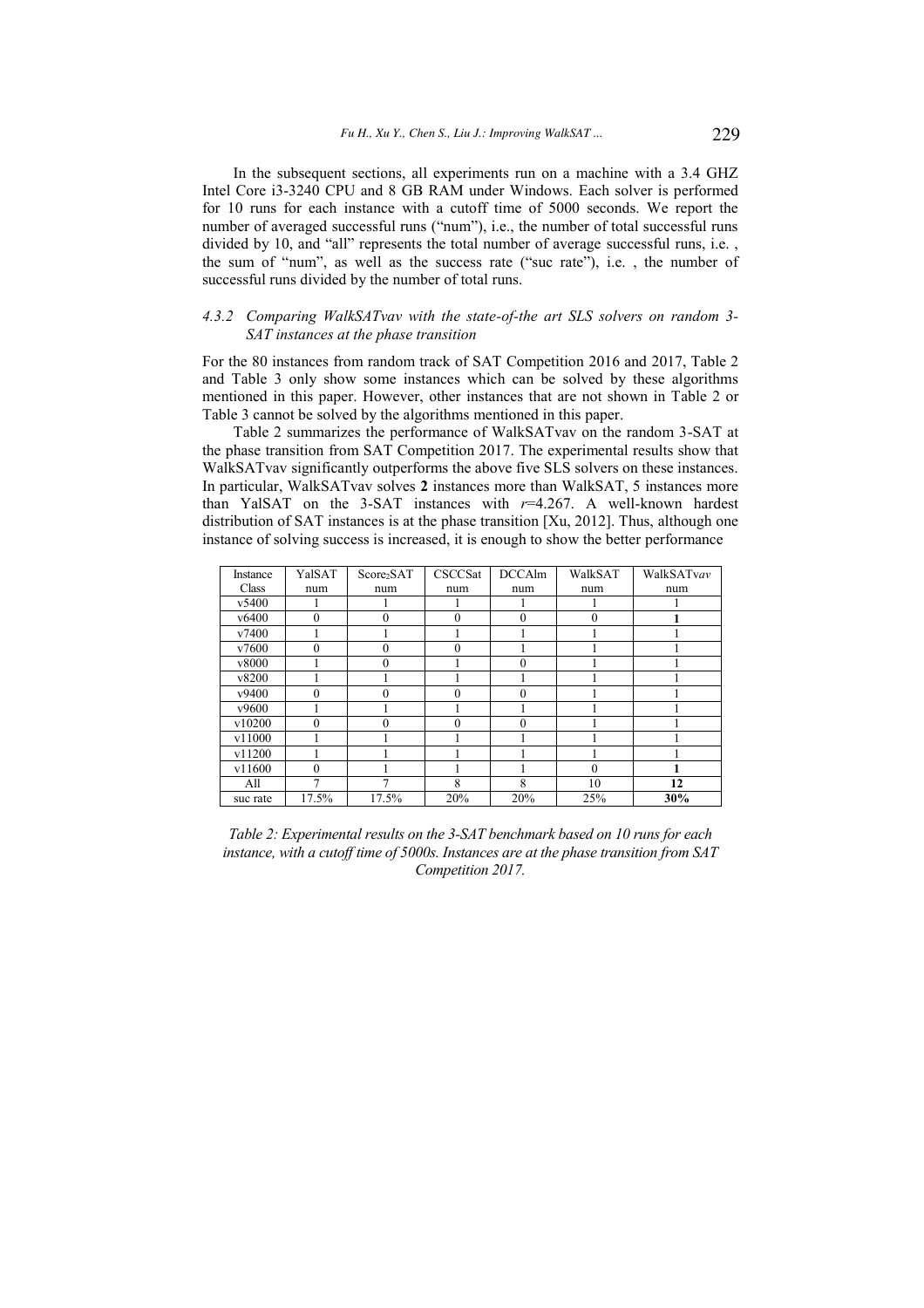| Instance<br>Class | YalSAT<br>num | Score2SAT<br>num | CSCCSat<br>num | <b>DCCAlm</b><br>num | WalkSAT<br>num | WalkSATvav<br>num |
|-------------------|---------------|------------------|----------------|----------------------|----------------|-------------------|
| v5800             |               |                  |                |                      |                |                   |
| v9000             |               |                  |                |                      |                |                   |
| All               |               |                  |                |                      |                |                   |
| suc rate          | 2.5%          | 2.5%             | 2.5%           | 2.5%                 | 5%             | 5%                |

*Table 3: Experimental results on the 3-SAT benchmark based on 10 runs for each instance, with a cutoff time of 5000s. Instances are at the phase transition from SAT Competition 2016.*



*Figure 1: Comparing averaged CPU time distributions for SAT solvers in the random track of SAT Competition 2017 on random 3-SAT instances at the phase transition, where the cutoff time is 5000 s.* 

of WalkSATvav. Moreover, the good performance of WalkSATvav on the SAT Competition 2017 is clearly illustrated by Figure 1, which summarizes the run time distributions of the solvers on this benchmark.

# **5 Improving WalkSATvav Algorithm on Random 3-SAT**

Section 4 above shows the good performance of WalkSATvav on random 3-SAT at the phase transition. However, the performance of WalkSATvav degrades on the 3-SAT instances greater than the phase transition ratio, e.g., WalkSATvav is worse than other state-of-the-art SLS solvers such as YalSAT and Score<sub>2</sub>SAT, which are the top three solvers in the satisfiable random category of SAT Competition 2017.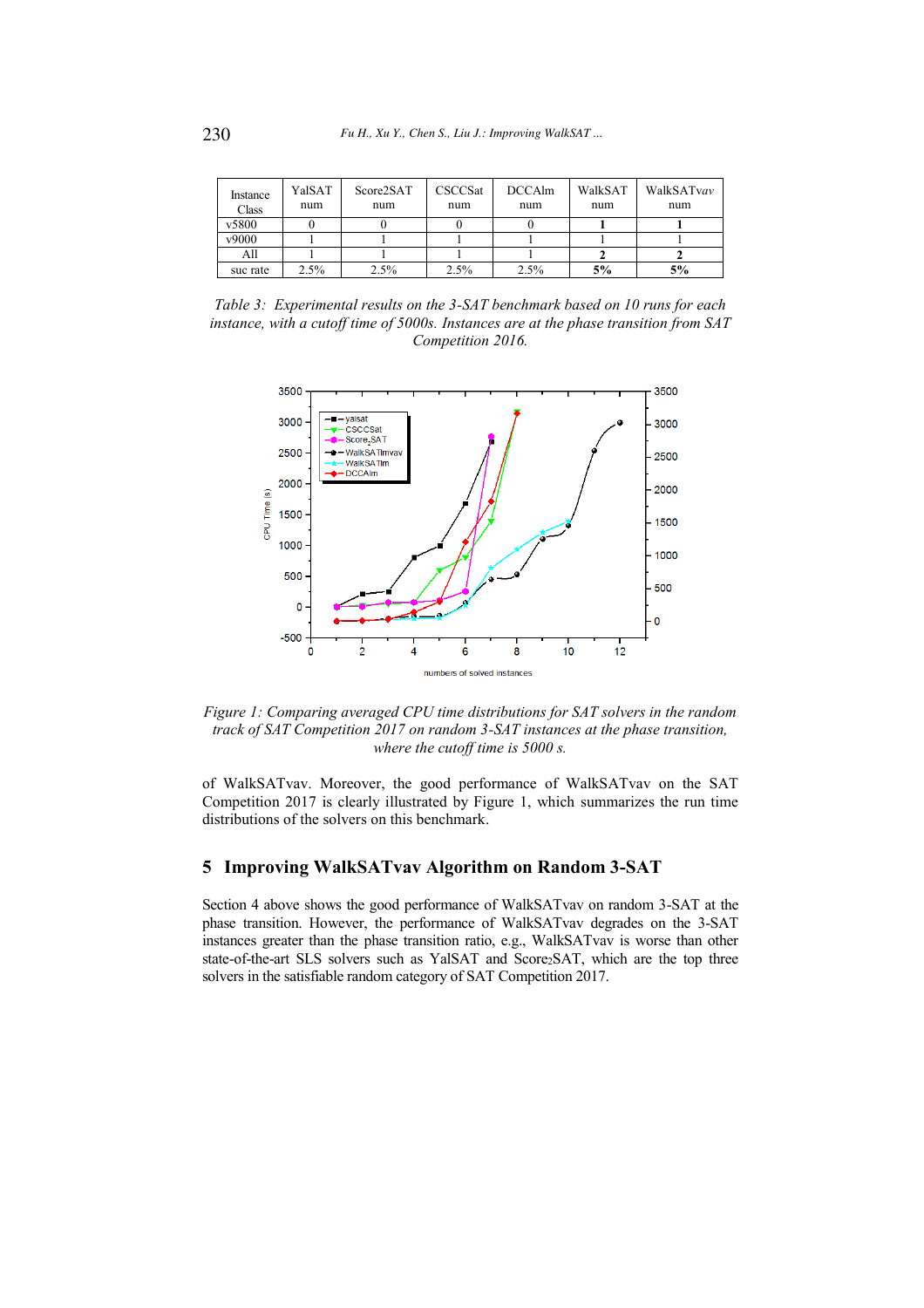Although the allocation strategy shows its effectiveness in the local search algorithms for solving random 3-SAT instances at the phase transition, it is still in its infancy. We consider the allocation strategy on random 3-SAT instances is too greedy for variable allocation value. The initial assignment largely determines the direction of the search. If an initial assignment is generated according to the allocation strategy, the restart strategy will occur when the number of flipping exceeds the search step limit in WalkSATvav, i.e., WalkSATvav would restart to obtain a new initial assignment based on the allocation strategy, and then to find an optimal solution. Since the allocation strategy is too greedy, WalkSATvav may result in a new initial assignment by restarting. However, the differences between the new initial assignment and the previous initial assignment may be small and even equal. Thus, WalkSATvav may perform the same search process as the previous one after restarting strategy activates. Especially, WalkSATvav could fall into a cycle, and waste a lot of time in a certain extent. Thus, this lack of differentiation is a serious disadvantage for WalkSATvav in our opinion.

To overcome this drawback, we combine the improved GA (the GA using the allocation strategy) with the improved ACA (detailed in Section 5.1 below) that has global search capabilities in order to improve WalkSATvav further. According to the advantages and disadvantages of both GA and ACA, we make full use of their advantages in this work so that they can complement each other. The improved GA is used to generate the pheromone distribution for the subsequent improved ACA, which is then used to generate the suboptimal solution as the initial assignment of WalkSAT to guide the future search, which plays an important role in the whole search process. It is worth noting that in the improvement process, the allocation strategy is utilized to the GA instead of WalkSAT.

# **5.1 Improved ACA**

Considering an example of a formula: assume that the number of variables is *n* and the number of clauses is *m*. Suppose the variable set is  $X_n = \{x_1, x_2, ..., x_n\}$  and the clause set is  $C_m = \{c_1, c_2, \ldots, c_m\}$ . Construct a structure diagram as shown in Figure 2. There are two types of values for each variable  $x_i$ ,  $i \in \{1, 2, ..., n\}$ , i.e. 0 or 1, and the structure diagram has  $2^*n$  edges  $\{(x_i, x_{i+1})^1, (x_i, x_{i+1})^0 \mid i \in \{1, 2, \cdots \}$  .  $(x_i, x_{i+1})^1, (x_i, x_{i+1})^0 \mid i \in \{1, 2, \cdots \}$  $(x_i, x_{i+1})^1$ indicates that the assignment of the variable  $x_i$  takes 1, and  $(x_i, x_{i+1})^2$  means that the assignment of the variable  $x_i$  takes 0. An ant needs to travel *n* edges to get a set of assignments [Fu, 2018b].



*Figure* 2*: n variables structure diagram.*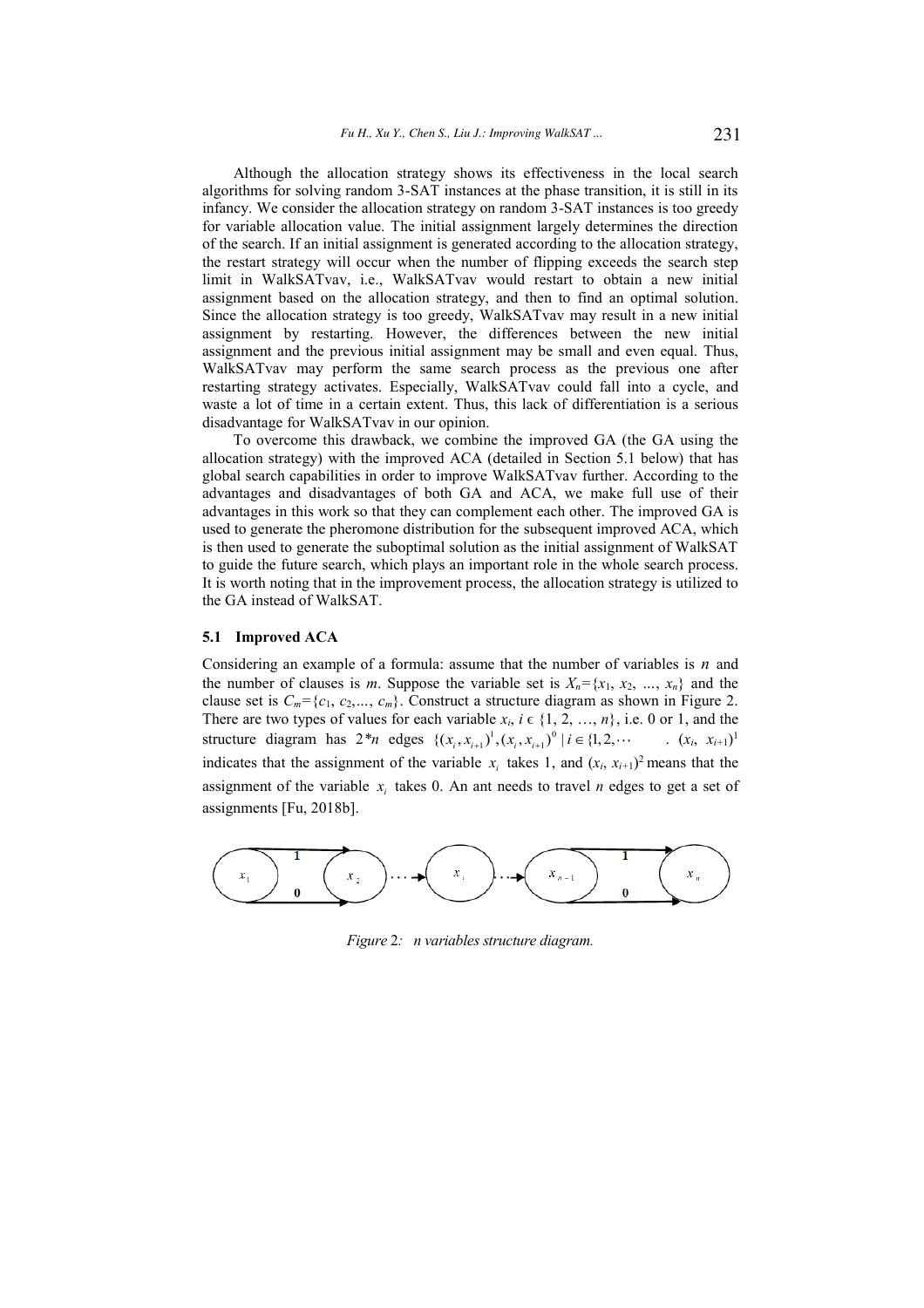#### *5.1.1 Edge selection rules*

In the search process, the ants calculate the transition probability based on the amount of information of each path. Then the ant goes from vertex  $x_i$  to vertex  $x_{i+1}$ ,  $i \in \{1,$ 2, ..., *n*}. There are two paths: 0 and 1, and the probability of  $x_i$  taking 0 or 1 is the following two formulas respectively:

5-1) 
$$
P(x_i)^1 = \frac{(\tau_{x_i}^1)^a * (\eta_{x_i}^1)^{\beta}}{(\tau_{x_i}^1)^a * (\eta_{x_i}^1)^{\beta} + (\tau_{x_i}^0)^a * (\eta_{x_i}^0)^{\beta}};
$$
  
5-2) 
$$
P(x_i)^0 = \frac{(\tau_{x_i}^0)^a * (\eta_{x_i}^0)^{\beta}}{(\tau_{x_i}^1)^a * (\eta_{x_i}^1)^{\beta} + (\tau_{x_i}^0)^a * (\eta_{x_i}^0)^{\beta}}.
$$

When the ACA runs, it calculates the probability value according to Eqs. 5-1) and 5-2), and then chooses an edge according to the roulette rules. In Eqs. 5-1) and 5-2),  $\alpha$  is a heuristic factor of pheromone, and  $\beta$  is the expected heuristic factor, and  $\alpha$  and  $\beta$  reflect the relative importance of the information accumulated in the process of the ant colony algorithm and the heuristic information in the ant selection path, respectively. Here  $\tau_{x_i}^{-1}$  is the pheromone value of  $x_i$ , and  $\tau_{x_i}^0$  is the pheromone value of  $-x_i$ , and  $\eta_{x_i}^1$  is the

heuristic information value of  $x_i$ , and  $\eta_{x_i}^0$  is the heuristic information value of  $\neg x_i$ .

#### *5.1.2 Pheromone update rules*

As discussed in Section 3, we know that the disadvantage of GA is that it is not enough to make use of the feedback information, and the disadvantage of ACA is the lack of initial pheromone and low efficiency. Thus, we perform the improved GA, and then activate the ACA to select an individual with the maximum fitness value in THE restricted populations by the improved GA, i.e., a set of assignments with the maximal fitness value become the initial information of ACA.

Suppose that the suboptimal individual obtained by the improved GA is *X*, we regard it as an ant *X*. If *X* has traversed *n* edges from  $x_1$  to  $x_n$ , *X* starts to initialize information according to the following two equations 5-3) and 5-4). Then ACA selects an ant  $X<sub>m</sub>$  with the maximal fitness value, after each ant gets a set of assignments. Finally, the ant *X<sup>m</sup>* updates the information according to the following two equations 5-5) and 5-6):

$$
5-3) \t\t \tau_{x_i}^{-1} = \begin{cases} (m-f(X))/f(X) , & (x_i, x_{i+1})^1 \\ f(X)/m , & (x_i, x_{i+1})^0 \\ \end{cases}
$$
  
\n
$$
5-4) \t\t \tau_{x_i}^{-0} = \begin{cases} f(X)/m , & (x_i, x_{i+1})^1 \\ (m-f(X))/f(X) , & (x_i, x_{i+1})^0 \\ \end{cases}
$$
  
\n
$$
5-5) \t\t \tau_{x_i}^{-1} = \begin{cases} \tau_{x_i}^{-1} * (1-p) + Q/f(X_m) , & (x_i, x_{i+1})^1 \\ \tau_{x_i}^{-1} * (1-p) , & (x_i, x_{i+1})^0 \\ \end{cases}
$$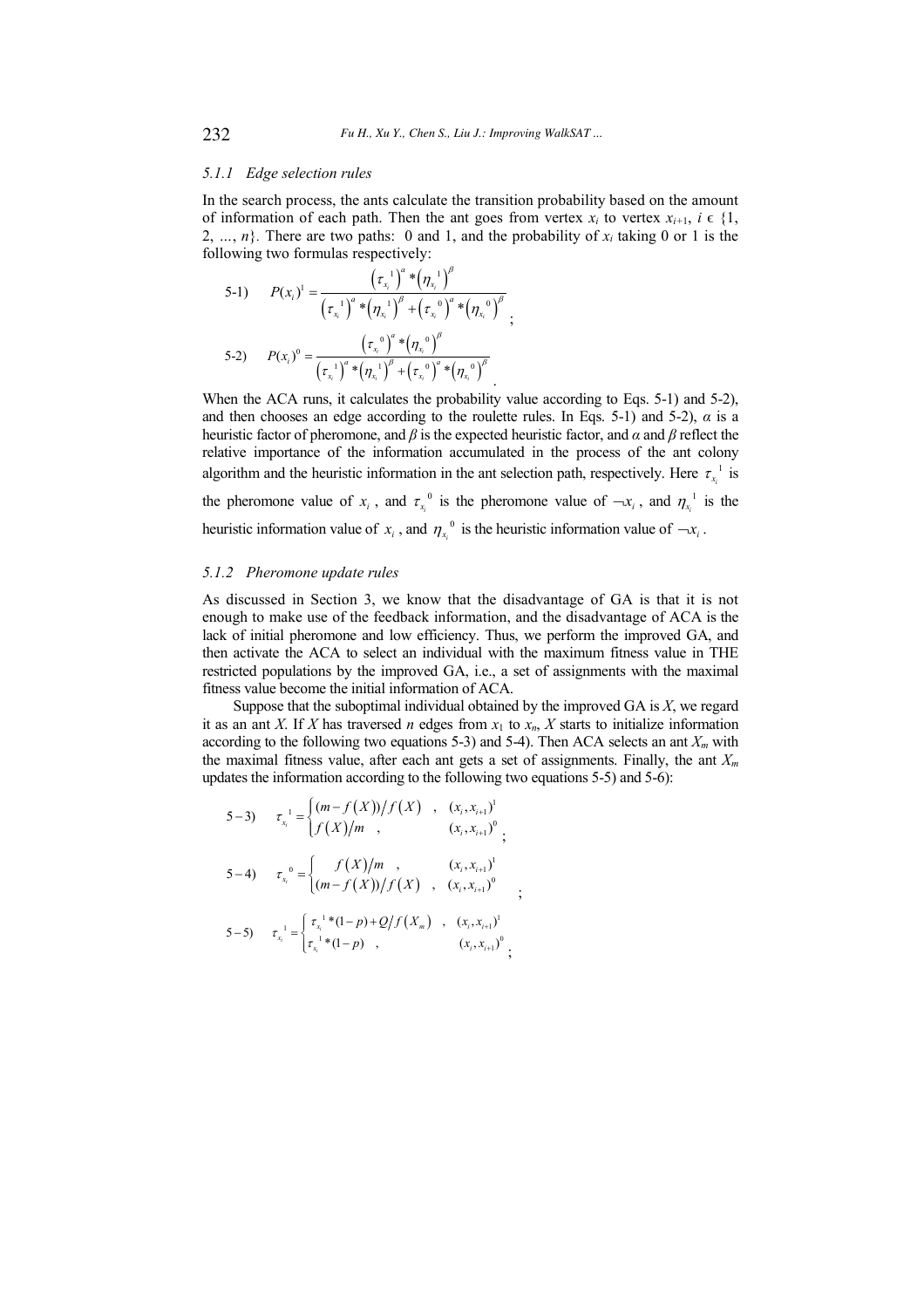$$
5-6) \t\t \tau_{x_i}^0 = \begin{cases} \tau_{x_i}^0 * (1-p) + Q/f(X_m) & , & (x_i, x_{i+1})^0 \\ \tau_{x_i}^0 * (1-p) & , & (x_i, x_{i+1})^1 \\ \end{cases};
$$

where *p* is the pheromone residue factor,  $p \in [0, 1]$ . If  $\tau_{x_i}^{-1}$  or  $\tau_{x_i}^{-0}$  exceeds the maximal pheromone  $t_{\text{max}}$ , then  $\tau_{x_i}^{-1} = t_{\text{max}}$  or  $\tau_{x_i}^{-0} = t_{\text{max}}$ ; if  $\tau_{x_i}^{-1}$  or  $\tau_{x_i}^{-0}$  is less than the minimal pheromone  $t_{\min}$ , then  $\tau_{x_i}^{-1} = t_{\min}$  or  $\tau_{x_i}^{-0} = t_{\min}$ . After each pheromone updates, ACA sets the pheromone between the maximal pheromone value  $t_{\text{max}}$  and the minimal pheromone value  $t_{\text{min}}$  .  $Q$  is a constant related to the pheromone quantity released by ants.

#### *5.1.3 Heuristic update rules*

The heuristic information reflects the degree of inspiration of adjacent two variables, and the values of heuristic information obtained by the GA are not changed in the whole operation of ACA. The heuristic information of a variable  $x_i \in X_n$  is given as follows, where  $p_{x_i}$  and  $n_{x_i}$  are described in Section 2.

.

$$
5-7\qquad \eta_{x_i} = \frac{p_{x_i}}{p_{x_i} + n_{x_i}}, \eta_{x_i} = \frac{n_{x_i}}{p_{x_i} + n_{x_i}}
$$

### *5.1.4 Improved ACA*

All formulas from Eqs. 5-3) to Eqs. 5-7) are proposed based on the characteristics of random 3-SAT problem greater than the phase transition ratio. A new variable assignment heuristic strategy (*varassign*) named *IAS* is introduced in the ACA. The pseudo-code of *IAS* is given in Algorithm 3 below. The improved ACA applies crossover operation and mutation operation like the GA, where *maxGenerations* represents the maximum limit of evolutionary generation.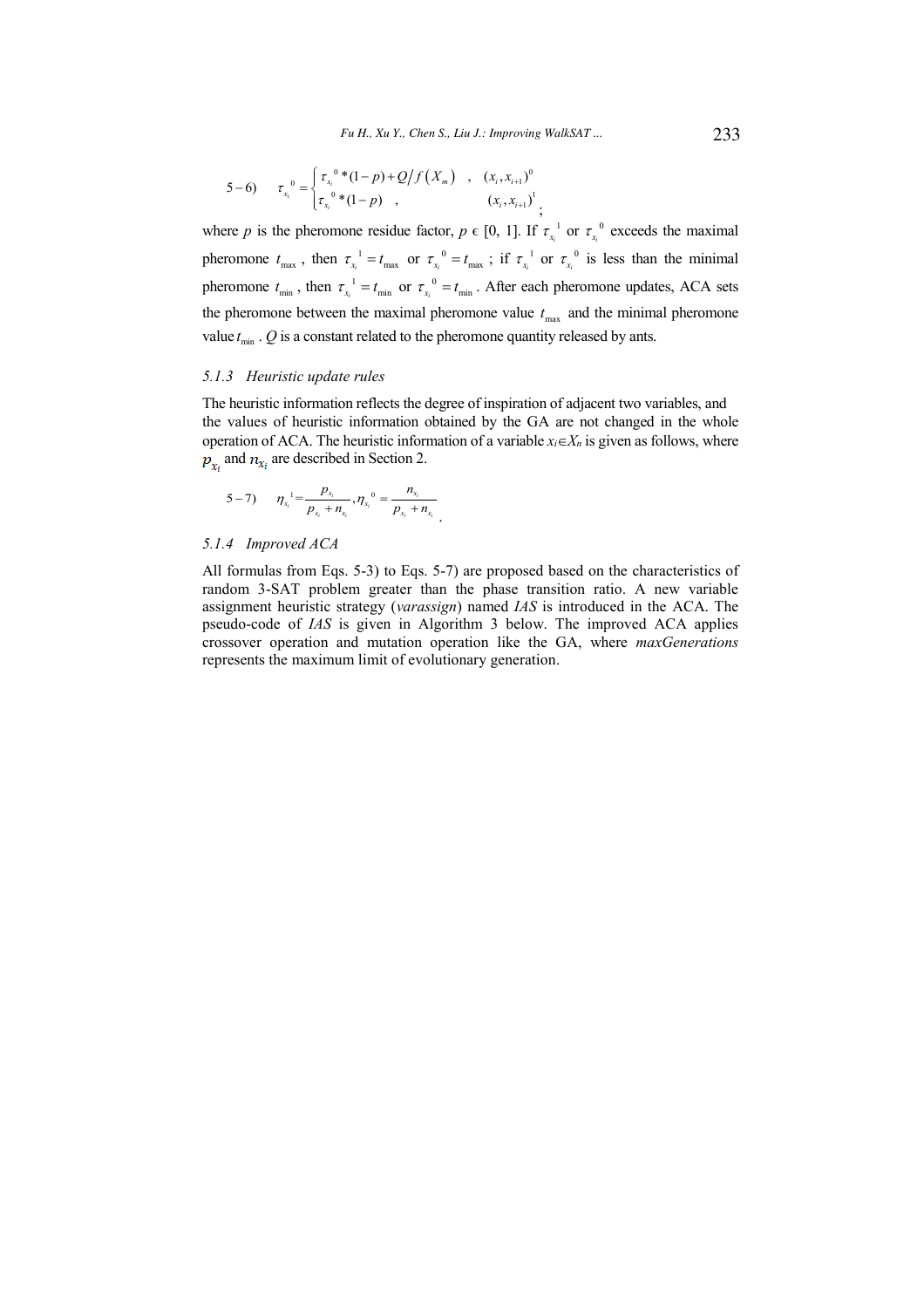**Algorithm 3**: *varassign*-heuristic IAS

|                | <b>Input:</b> CNF-formula F, maxAnts= $n/2$ , maxGenerations, $\alpha$ , $\beta$ , $p$ , Q          |  |  |  |  |  |  |  |  |
|----------------|-----------------------------------------------------------------------------------------------------|--|--|--|--|--|--|--|--|
|                | <b>Output:</b> A satisfying assignment $\sigma$ of F, or "Ultimately the best assignment $\sigma$ " |  |  |  |  |  |  |  |  |
|                | begin                                                                                               |  |  |  |  |  |  |  |  |
| 1              | $\sigma$ : = a better truth assignment generated by GA;                                             |  |  |  |  |  |  |  |  |
| 2              | Initialize heuristic information;                                                                   |  |  |  |  |  |  |  |  |
| $\mathfrak{Z}$ | Initialize pheromone by $\sigma$ ;                                                                  |  |  |  |  |  |  |  |  |
| 4              | for step : $= 1$ to max Generations do                                                              |  |  |  |  |  |  |  |  |
| 5              | Calculates the transition probability;                                                              |  |  |  |  |  |  |  |  |
| 6              | for step : $= 1$ to max Ants do                                                                     |  |  |  |  |  |  |  |  |
| 7              | $P$ : = Get a new truth assignment $\sigma$ by roulette rules according to                          |  |  |  |  |  |  |  |  |
|                | transition probability;                                                                             |  |  |  |  |  |  |  |  |
| 8              | if $\sigma$ satisfies F then return $\sigma$ ;                                                      |  |  |  |  |  |  |  |  |
| 9              | end for                                                                                             |  |  |  |  |  |  |  |  |
| 10             | $P_1 \leftarrow$ Crossover operation on P;                                                          |  |  |  |  |  |  |  |  |
| 11             | $P_2 \leftarrow$ Mutate operation on $P_1$ ;                                                        |  |  |  |  |  |  |  |  |
| 12             | for step : $= 1$ to maxAnts do                                                                      |  |  |  |  |  |  |  |  |
| 13             | if $\sigma \in P_2$ satisfies F then return $\sigma$ ;                                              |  |  |  |  |  |  |  |  |
| 14             | end for                                                                                             |  |  |  |  |  |  |  |  |
| 15             | Update pheromone;                                                                                   |  |  |  |  |  |  |  |  |
| 16             | end for                                                                                             |  |  |  |  |  |  |  |  |
| 17             | Find the ant $\sigma$ with the greatest fitness;                                                    |  |  |  |  |  |  |  |  |
| 18             | <b>return</b> "Ultimately the best assignment $\sigma$ ";                                           |  |  |  |  |  |  |  |  |
|                | 19 end                                                                                              |  |  |  |  |  |  |  |  |

# **5.2 WalkSATga Algorithm**

We employ the improved GA and the improved ACA as detailed above into WalkSATvav, resulting in a new algorithm called WalkSATga, which integrates the global search algorithm with some local search strategies. The pseudo-code of WalkSATga algorithm is outlined in Algorithm 4 below.

WalkSATga utilizes two global search schemes including the improved GA and the improved ACA. It is different from the WalkSATvav algorithm which is only based on the local search. Firstly, WalkSATga algorithm utilizes the improved GA to obtain an optimal assignment which serves as an initial pheromone of *IAS*, and then *IAS* is executed to get a suboptimal assignment which serves as an initial assignment of WalkSAT. This initial assignment determines the search direction of WalkSAT. The simply flow chart of WalkSATga is given in Figure 3 below.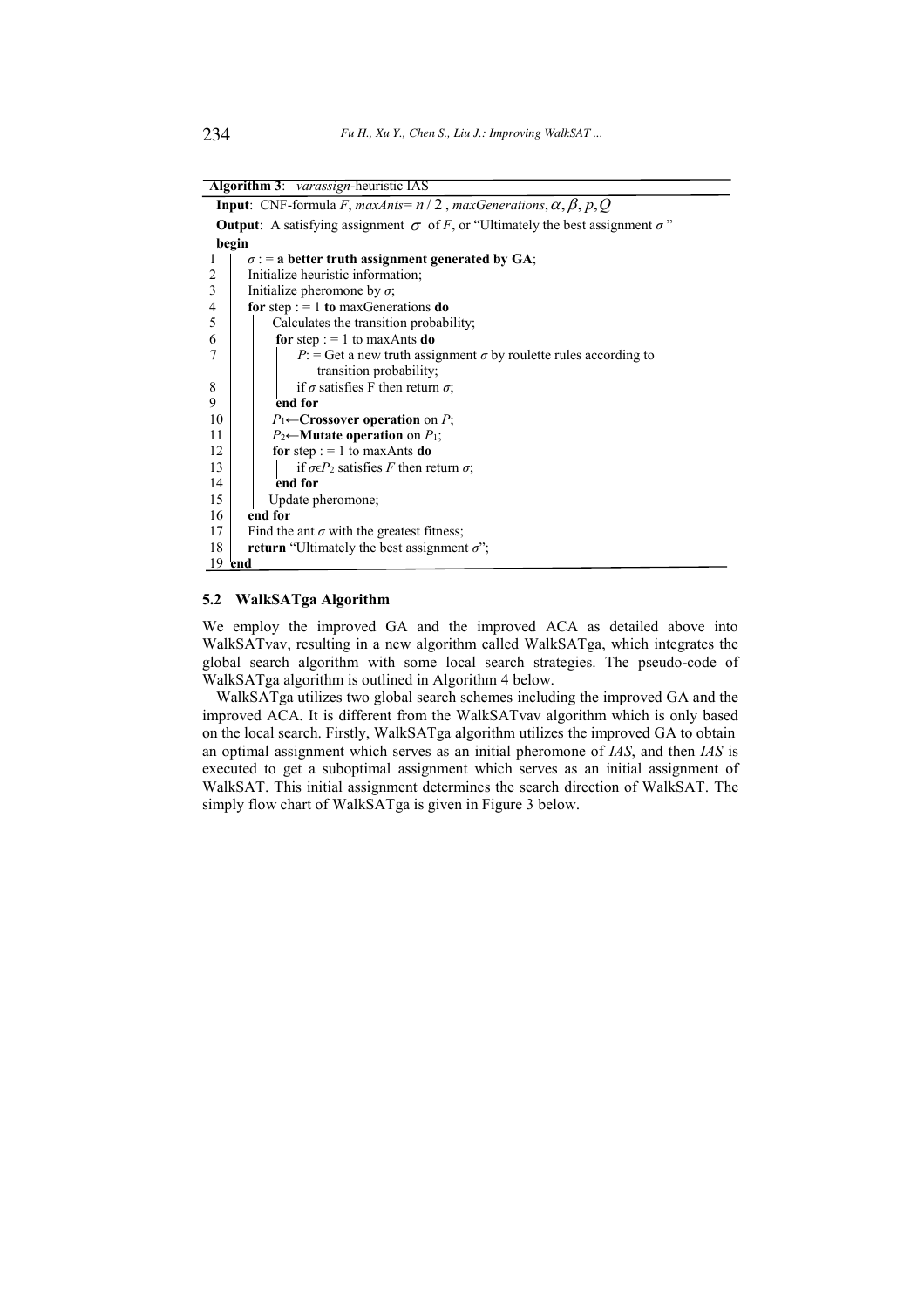**Algorithm 4:** WalkSATga(*F*) **Input**: CNF-formula *F* , *MaxTries*, *MaxSteps* **Output:** A satisfying assignment  $\sigma$  of *F*, or "no solution found" **begin**   $\begin{array}{c} 1 \\ 2 \end{array}$  **for**  $i = 1$  to *MaxTries* **do**  $\sigma$ : = **a** better truth 2  $\sigma$ : = **a** better truth assignment generated by GA;<br> **1 1 if**  $\sigma$  satisfies F then Return  $\sigma$ ; if  $\sigma$  satisfies F then Return  $\sigma$ ;  $\begin{array}{c|c|c|c} 4 & \sigma := \text{a suboptimal truth assignment generated by *varassign*-heuristic IAS; \end{array}$ 5 **if**  $\sigma$  *satisfies* F **then Return**  $\sigma$ ; 6 **for**  $j = 1$  to *MaxSteps* **do** 7  $\begin{array}{|c|c|c|}\n7 & C \leftarrow \text{an unsatisfied clause chosen at random;} \\
8 & \text{With probability } p\n\end{array}$ 8 With probability *p*<br> $\begin{array}{c|c} y \leftarrow a \text{ random vari} \end{array}$  $v \leftarrow$  a random variable in *C*;  $10 \mid \cdot \cdot \cdot \cdot \cdot$  With probability  $1 - p$ 11  $v \leftarrow$  a variable in *C* with the minimum *break*;  $\begin{array}{c|c} 12 & \text{Flip } v \text{ in } \sigma; \\ 13 & \text{if } \sigma \text{ satisfies} \end{array}$ if  $\sigma$  satisfies F then Return  $\sigma$ ; 14 **end for**  15 **end for**  16 **Return** "no solution found": 17 **end** 



*Figure* 3*: Flow chart of WalkSATga* 

Since GA and ACA are not suitable for solving large SAT problem, we call WalkSATga for solving small SAT problem; otherwise, we call WalkSAT for solving SAT problem.

WalkSATga algorithm has two important advantages: it makes full use of the advantages of GA and ACA, and also employ the advantages of both local search and global search.

### **5.3 Evaluations of WalkSATga Algorithm**

### *5.3.1 Benchmarks and experiment preliminaries*

To evaluate WalkSATga, we set up the following three benchmarks:

- 1. **3-SAT** *r***=4.3**: 40 hard random 3-SAT instances with *r*=4.3 from SAT Competition 2017 (400  $\leq n \leq 540$ , 5 instance each size).
- 2. **3-SAT** *r***=5.5**: all random 3-SAT instances with *r*=5.5 from SAT Competition  $2017 (400 \le n \le 540, 5$  instance each size, 40 instances in all).
- 3. **3-SAT**  $r=4.3$ : 500 random generated instances with  $r=4.3$  (200 $\leq r \leq 600$  variables, 100 instances each size).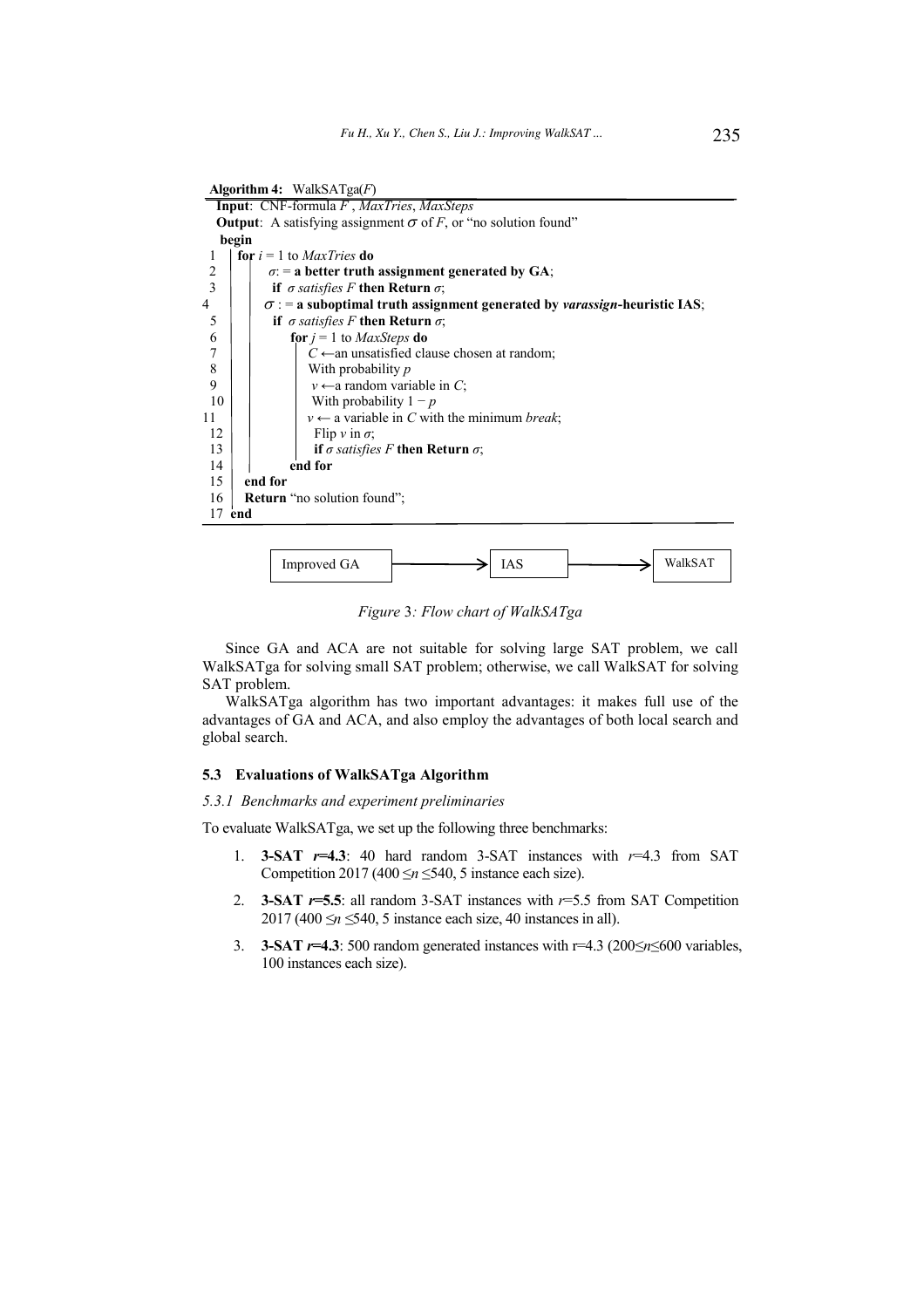WalkSATga is implemented in *C* and compiled by Dev-C++. For the five parameters in WalkSATga, we test all groups of *maxGenerations*=2, 4,..., 40 (the performance of WalkSATga degrades significantly when maxGenerations exceeds 40),  $\alpha$ =0.5, 1, ..., 5,  $\beta$ =0, 1, 2, ..., 5,  $p$ =0.1, 0.2, ..., 0.9, and  $Q=1, 2, 5, 10, 15, 20, \ldots$ , 100 for solving random 3-SAT instances with *r*= 4.3 from SATLAB library. The experimental results show that the parameters  $\alpha$ ,  $p$  and  $Q$  have a very small impact on the algorithm, i.e., when they were set differently, there is no big changes on the success rate of the algorithm, but maxGenerations and  $\beta$  have a great impact on the algorithm, thus, they are the main parameters to be set, and other three parameters  $(a,$ *p* and *Q*) can be fixed. The group of parameters *maxGenerations*=20,  $\alpha$ =2,  $\beta$ =1,  $p$ =0.6 and  $Q=5$  is the best for 3-SAT instances with  $r=4.3$ . In order to find a more optimal setting, we tried different setting for  $\alpha$ ,  $p$  and  $Q$  with *maxGenerations*=20 and  $\beta$ =1 in a higher degree of accuracy but did not observe any noticeable improvement. This means WalkSATga is not so sensitive to those parameters  $\alpha$ , p and O.

We compared WalkSATga with five SLS solvers including YalSAT, Score<sub>2</sub>SAT, CSCCSat, WalkSAT and WalkSATvav. Especially, YalSAT outperforms other competitors on random 3-SAT instances with *r*=4.3 and *r*=5.5 for SAT Competition 2017. For the first two benchmarks, each solver performs 10 runs on each instance. For the generated random instances, each solver is performed for one run on each instance. The cut off time of each run is set to 5000 CPU seconds.

### *5.3.1Comparing WalkSATga with well-known SLS solvers on random 3-SAT instances greater than the phase transition ratio*

Tables 4, 5 and 6 summarize the performance of WalkSATga on the random 3-SAT instances greater than the phase transition ratio compared with other well-knowns SLS solvers. The results showed that WalkSATga performs far beyond CSCCSat and WalkSAT on these instances. Compared with WalkSAT and CSCCSat, the "All" increases by **30** respectively. WalkSATvav outperforms WalkSAT for the instances with *r*=4.3 and *r*=5.5. Thus, WalkSATvav works toward the improvement of

| Instance | YalSAT | Score <sub>2</sub> SAT | CSCCSat  | WalkSAT | WalkSATvav     | WalkSATga |
|----------|--------|------------------------|----------|---------|----------------|-----------|
| class    | num    | num                    | num      | num     | num            | num       |
| v400     | 5      |                        |          |         | 4              |           |
| v420     |        |                        |          |         |                |           |
| v440     |        |                        |          |         |                |           |
| v460     |        |                        |          |         |                |           |
| v480     |        |                        |          |         | ٩              |           |
| v500     |        |                        |          |         | C              |           |
| v520     |        |                        |          |         |                |           |
| v540     |        |                        | $\Omega$ |         | $\mathfrak{D}$ |           |
| All      | 40     | 40                     | 10       | 10      | 21             | 40        |
| suc rate | 100%   | 100%                   | 25%      | 25%     | 52.5%          | 100%      |

*Table 4: Experimental results on the 3-SAT benchmark with r=4.3 from SAT Competition 2017, based on 10 runs for each instance.*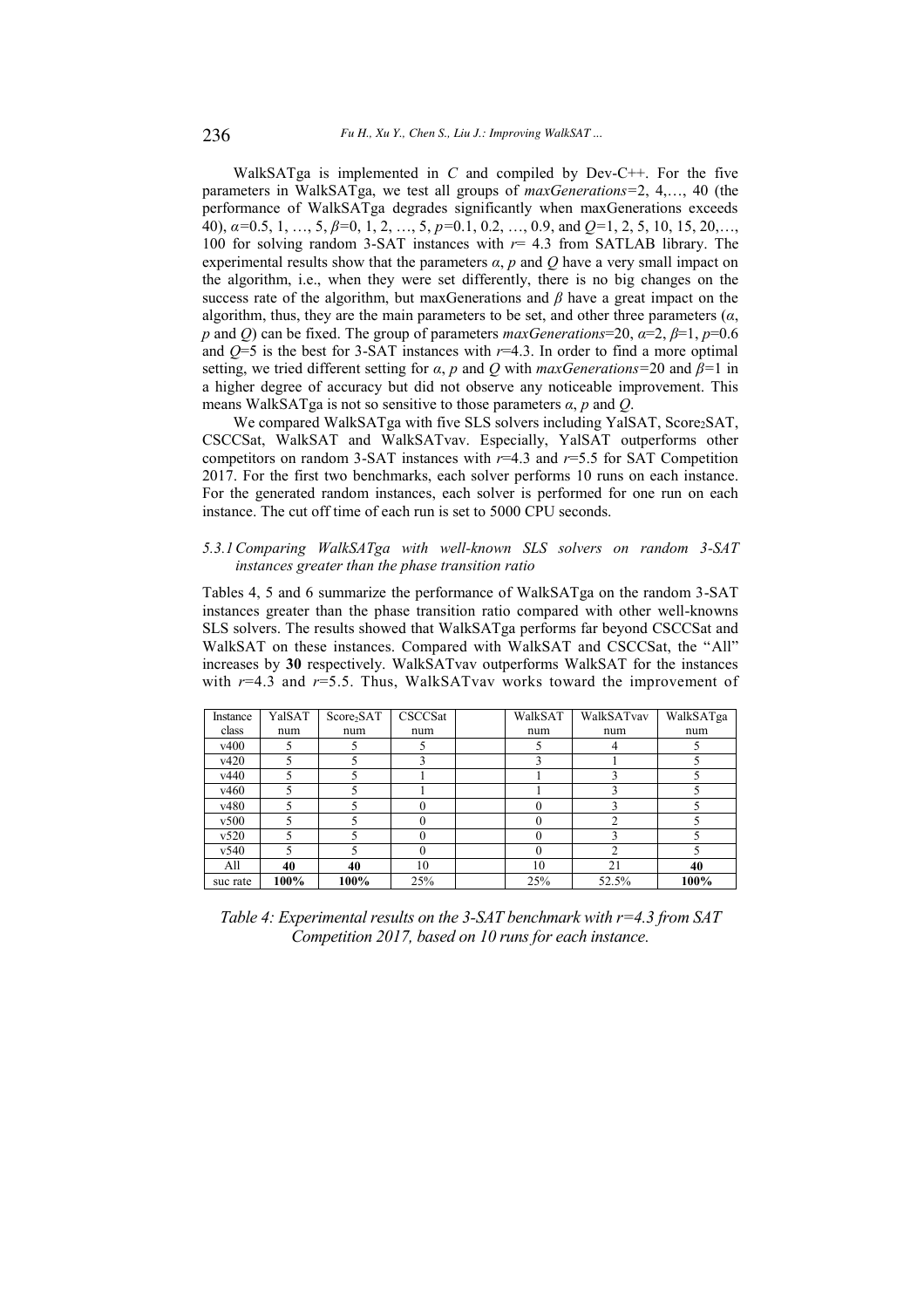| Instance | YalSAT | Score <sub>2</sub> SAT | CSCCSat | WalkSAT        | WalkSATvav | WalkSATga |
|----------|--------|------------------------|---------|----------------|------------|-----------|
| class    | num    | num                    | num     | num            | num        | num       |
| v400     |        |                        |         |                |            |           |
| v420     | 2      | 2                      |         |                | 2          |           |
| v440     | 0      | 0                      |         | $_{0}$         | $\Omega$   |           |
| v460     |        |                        |         | 0              |            |           |
| v480     |        |                        |         | 0              |            |           |
| v500     | 2      | C                      |         | 0              | 2          |           |
| v520     |        |                        |         |                |            |           |
| v540     |        |                        |         |                |            |           |
| All      |        |                        |         | $\mathfrak{D}$ |            |           |
| suc rate | 22.5%  | 22.5%                  | 5%      | 5%             | 22.5%      | 17.5%     |

*Table 5: Experimental results on random 3-SAT based on 100 runs for each instance, with a cutoff time of 5000 s. Instances with r=5.5 are from SAT Competition 2017.* 

| Instance | YalSAT | Score <sub>2</sub> SAT | CSCCSat | WalkSAT | WalkSATvav | WalkSATga |
|----------|--------|------------------------|---------|---------|------------|-----------|
| class    | num    | num                    | num     | num     | num        | num       |
| v200     | 100    | 100                    | 100     | 100     | 100        | 100       |
| v300     | 100    | 100                    | 73      | 72      | 80         | 100       |
| v400     | 100    | 100                    | 25      | 23      | 32         | 100       |
| v500     | 100    | 100                    | 20      |         | 22         | 100       |
| v600     | 100    | 100                    |         |         | 10         | 100       |

*Table 6: Experimental results on the 3-SAT benchmark with r=4.3 from generated instances, based on one run for each instance, with a cutoff time of 5000 s.*

WalkSAT for these instances. However, the performance of WalkSATga is far better than that of WalkSAT and WalkSATvav, which indicates that WalkSATga has improved the success rate of WalkSAT on the instances with *r*=4.3. The experimental results show that the proposed heuristics have played a great role in the improvement of WalkSAT. Moreover, WalkSATga is highly competitive with that of YalSAT and Score<sub>2</sub>SAT.

It was noted in Section 3 that the total number of variables satisfying the allocation strategy is different based on different parameters, which have a great impact on the proposed algorithms for solving the SAT problems. Thus, compared to solving random 3-SAT instances with  $r=4.3$ , the success rate for solving random 3-SAT instances with *r*=5.5 is lower. If parameter settings are tuned based on random 3- SAT instances with  $r=$  5.5, the success rate of the solution for the random 3-SAT instances with *r*=5.5 can be further improved.

# **6 WalkSATlg Solver and Results on Random 3-SAT instances for SAT Competition 2017**

As we can clearly see from Section 4 and Section 5 that WalkSATvav and WalkSATga have their own advantages, this section presents a new SAT solver called WalkSATlg, which is a combination of WalkSATvav and WalkSATga, along with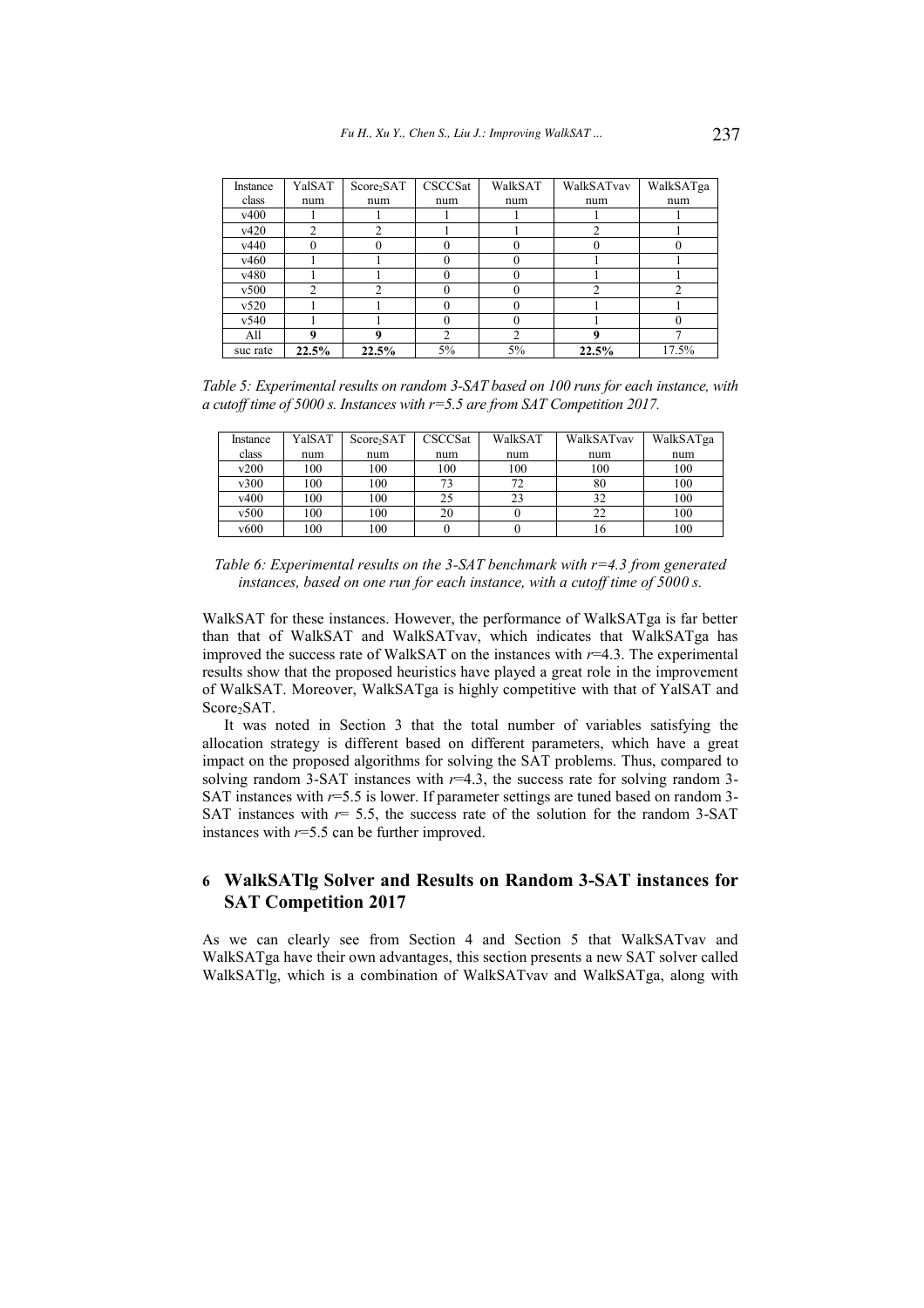experimental study to evaluate WalkSATlg on random 3-SAT instances at and near the phase transition.

# **6.1 Experimental Result on Random 3-SAT instances**

The SAT Competition in 2017 is a competitive event for SAT solvers. All random 3- SAT instances (180 instances) from SAT Competition 2017 are generated randomly. In this subsection, we carry out experiments to evaluate the performance of WalkSATlg on random 3-SAT instances with various ratio.

#### *6.1.1 Benchmarks and experiment preliminaries*

To evaluate WalkSATlg, we set up four benchmarks:

- 1. **3-SAT 3.86**  $\le r \le 4.24$ ; all 20 random 3-SAT instances with  $3.86 \le r \le 4.24$ from SAT Competition 2017 (*n=*1000000, one instance each ratio).
- 2. **3-SAT** *r***=4.267:** all 40 random 3-SAT instances with *r*=4.267 from SAT Competition 2017 (*n=*5000, 5200, *...*, 12800, one instance each size).
- 3. **3-SAT** *r***=4.3:** all 40 random 3-SAT instances with *r*=4.3 from SAT Competition 2017 (*n=*400, 420, *...*, 540, 5 instances each size).
- 4. **3-SAT** *r***=5.5**: all 40 random 3-SAT instances with *r*=5.5 from SAT Competition 2017 (*n=*400, 420, *...*, 540, 5 instances each size).

The instances with  $5.205 \le r \le 5.206$  for SAT Competition 2017 are too hard for all incomplete solvers so that they are not included in our experiments.

WalkSATlg is implemented in *C* and compiled by Dev-C++. All the parameters are set in the same way as those in Section 4 and Section 5. Firstly, we compare WalkSATlg with five SLS solvers including YalSAT, Score2SAT, CSCCSat, DCCAlm and WalkSAT. Particularly, Score<sub>2</sub>SAT significantly outperformed other competitors on random 3-SAT instances of SAT Competition 2017. Secondly, we compare *AS* [Fu *et al*. 2018a], WalkSATvav, GAGR [Fu *et al*. 2017] and WalkSATga. Each solver performs ten runs on each instance with a cutoff time of 5000 seconds.

## *6.1.2 Experimental results on random 3-SAT for SAT competition 2017*

Table 7 shows experimental results on the random 3-SAT instances. From Table 7, it is apparent that WalkSATlg dramatically outperforms other solvers. Although WalkSATlg and its competitors solves the same number of instances with *r*<4.267 expect for YalSAT, WalkSATlg solves most of instances. Overall, WalkSATlg solves **39** instances more than WalkSAT, **41** instances more than CSCCSat, **7** instances more than YalSAT, 5 instances more than Score<sub>2</sub>SAT, and 4 instances more than DCCAlm, respectively.

It is very competitive for all kinds of algorithms on solving the random 3-SAT instances. Although the YalSAT solver received a gold medal and the Score<sub>2</sub>SAT won the bronze medal on random track of SAT Competition 2017, it can be seen from Table 7 that Score<sub>2</sub>SAT performs better than YalSAT on random 3-SAT instances. DCCAlm won the bronze award and CSCCSat won the silver award on random track of SAT Competition 2016. However, the performance of the DCCAlm on random 3-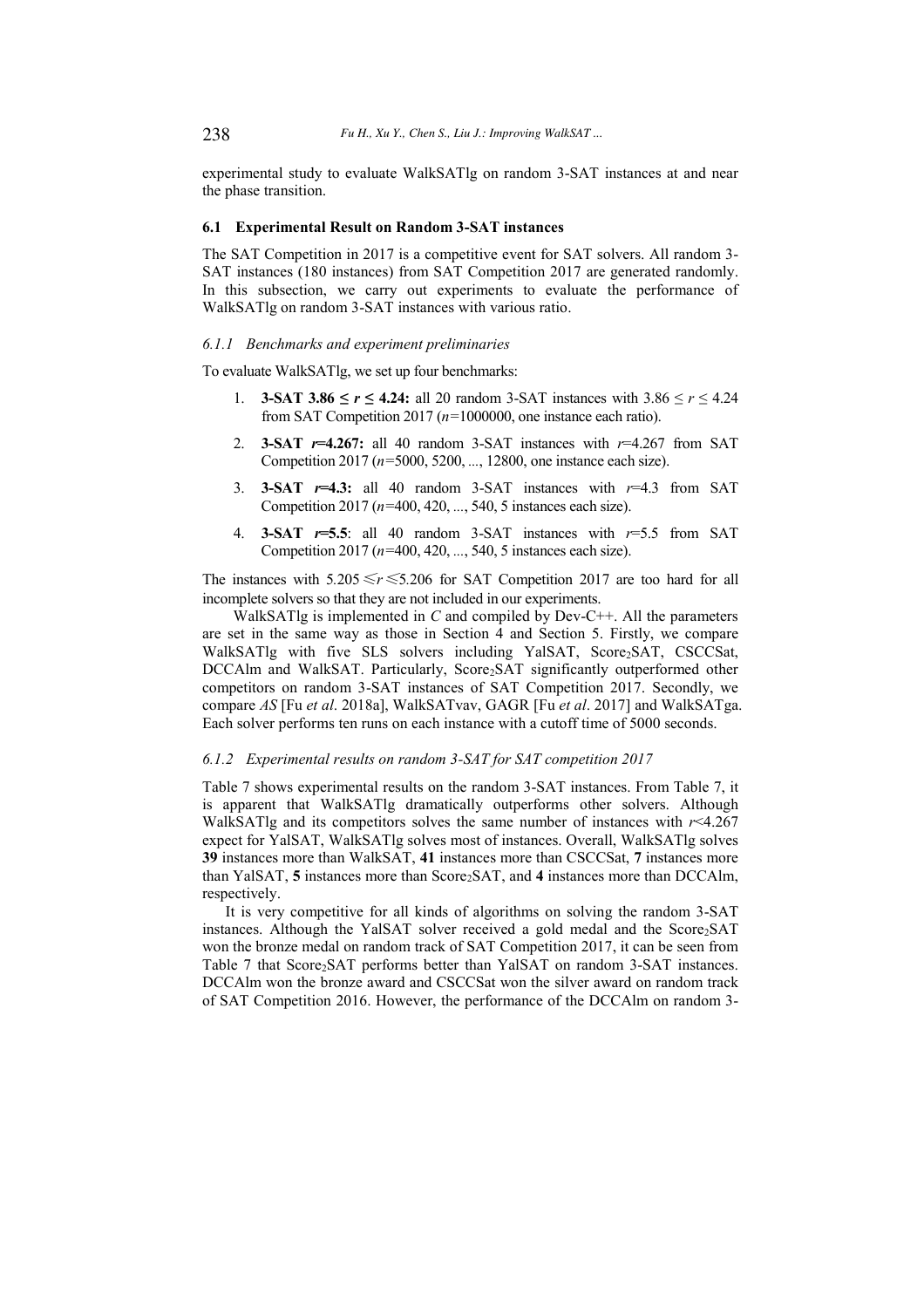SAT instances is better than CSCCSat. Score2SAT had the best performance on random 3-SAT instances for SAT competition 2017, and DCCAlm had the best performance on random 3-SAT instances for SAT competition 2016. However, it is worth noting that WalkSATlg significantly outperforms DCCAlm and Score<sub>2</sub>SAT. Therefore, WalkSATlg shows the state-of-the-art performance on random 3-SAT instances.

|                   | YalSAT | Score <sub>2</sub> SAT | CSCCSat | <b>DCCAlm</b> | WalkSAT | WalkSATlg |
|-------------------|--------|------------------------|---------|---------------|---------|-----------|
| Instance<br>class | num    | num                    | num     | num           | num     | num       |
| r<4.267           | 16     | 18                     | 18      | 18            | 18      | 18        |
| $r = 4.267$       |        |                        |         |               | 10      |           |
|                   |        |                        |         |               |         | 12        |
| $r = 4.3$         | 40     | 40                     | 10      | 40            | 10      | 40        |
| $r = 5.5$         |        |                        |         |               |         |           |
| All               | 72     | 74                     | 38      | 75            | 40      | 79        |
| suc rate          | 51.4%  | 52.9%                  | 27.1%   | 53.6%         | 28.6%   | 56.4%     |

*Table 7: Experimental results on random 3-SAT instances based on 10 runs for each instance, with a cut off time of 5000 seconds for SAT Competition 2017*.

| Instance         | AS  | WalkSATvav | <b>GAGR</b> | WalkSATga |
|------------------|-----|------------|-------------|-----------|
| class            | num | num        | num         | num       |
| $r$ $\leq$ 4.267 |     | 18         |             | 18        |
| $r = 4.267$      |     |            |             |           |
| $r = 4.3$        | ۱4  | 21         |             |           |
| $r = 5.5$        |     |            |             |           |
| All              | 4   | 60         |             |           |
| suc rate         | 10% | 42.8%      | $0\%$       | 55%       |

*Table 8: Experimental results on random 3-SAT instances based on 10 runs for each instance, with a cutoff time of 5000 seconds for SAT Competition 2017.*

According to Table 7 and Table 8, WalkSATlg gives the best performance on random 3-SAT instances. WalkSATlg solves 79 instances; WalkSATga solvers 77 instances, WalkSATvav solves 60 instances; AS solves 14 instances; GAGR solves 0 instances.

# **7 Comparative Discussions**

In this section, we present a discussion compared with some related work to further show and clarify the originality and novelty of the proposed algorithms. More specifically, we discuss the major differences between *AS* [Fu et al. 2018a] and WalkSATvav, as well as the main differences between GAGR [Fu et al. 2017] and WalkSATga.

#### **7.1 Main Differences between WalkSATvav and AS**

Although WalkSATvav is related to the *AS* [Fu et al. 2018a], there exist major differences between WalkSATvav and *AS*, which are summarized as below:

**1) Variable selection mechanism:** the WalkSATvav algorithm prefers to select the variable with the minimum *break* to be flipped, i.e., the variable selection of WalkSATvav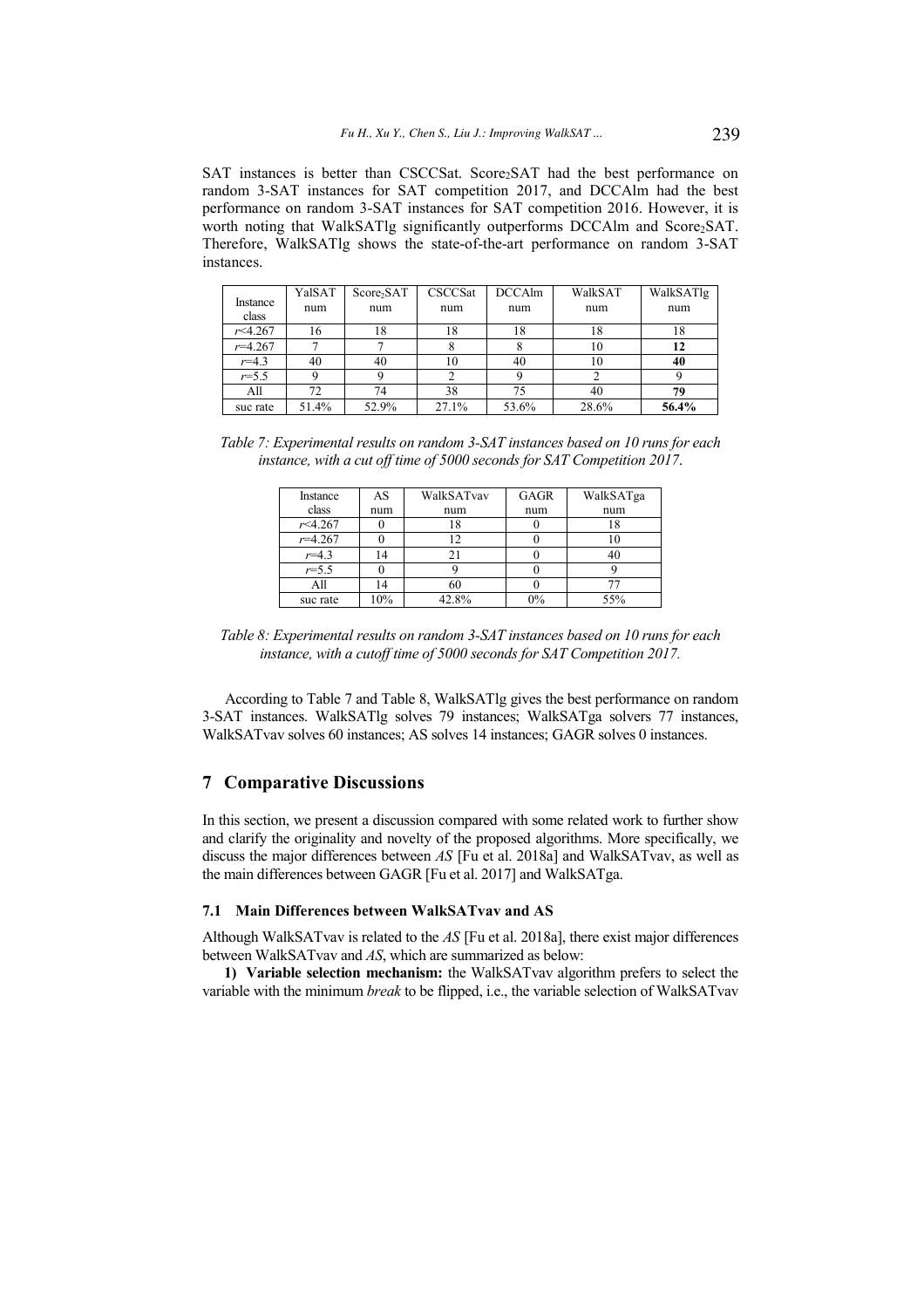is based on the WalkSAT algorithm, while the *AS* algorithm uses the general *score* property to choose the variable to be flipped, i.e., the variable selection of *AS* is based on GSAT algorithm.

**2) Empirical performance on random 3-SAT benchmarks**: as can be clearly seen from the experiments illustrated in Table 8 in Section 6, the WalkSATvav algorithm performs much better than the *AS* algorithm on random 3-SAT benchmarks.

### **7.2 Main Differences between WalkSATga and GAGR**

The main differences between GAGR [Fu et al. 2017] and WalkSATga are summarized below:

**1) Basic framework:** the WalkSATga algorithm is based on the WalkSAT algorithm which has been applied successfully to solving random 3-SAT, while the GAGR algorithm is developed following the *GSAT* algorithm and the *GA* algorithm which is a global search algorithm which is not suitable for solving large SAT instances.

**2) Initial assignment strategy:** the WalkSATga algorithm utilizes a combination of GAGR and the allocation strategy, as well as the heuristic *IAS* to generate a complete assignment as the initial solution, while the GAGR algorithm does not use the heuristic *IAS* and the allocation strategy, and simply generates an initial assignment based on the *GA* algorithm.

**3) Variable selection mechanism:** the WalkSATga algorithm prefers to select the variable with the minimum *break* to be flipped, i.e., the variable selection of WalkSATga is based on the WalkSAT algorithm, while the GAGR algorithm uses the general *score* property to choose the variable to be flipped, i.e., the variable selection of GAGR is based on the *GSAT* algorithm.

**4) Empirical performance on random 3-SAT benchmarks**: according to the experimental results presented in Table 8 in Section 6, it can be clearly observed that WalkSATga significantly outperforms GAGR on random 3-SAT benchmarks. Since the GAGR algorithm is not suitable for solving large 3-SAT instances, the WalkSATga utilizes WalkSAT framework to solve the large 3-SAT benchmarks.

### **8 Conclusions**

The present work focused on improving the performance of a well-known SLS SAT solver WalkSAT on solving random 3-SAT instances equal to and greater than the phase transition ratio. Three effective algorithms have been proposed respectively for this purpose, namely WalkSATvav, WalkSATga, and WalkSATlg. WalkSATvav applied the idea of the allocation strategy on random 3-SAT instances at the phase transition. WalkSATga further enhanced WalkSATvav to target on random 3-SAT instances greater than the phase transition ratio by combining an improved GA and an improved ACA, while WalkSATlg was an integration of WalkSATga and WalkSATvav to target for all random 3-SAT instances.

The key ideas centralized in the present work was summarized as follows: the allocation strategy was utilized to generate an initial assignment for solving 3-SAT instances, and to guide the trend of optimal assignment in advance, and to accelerate finding the optimal solution. Then the allocation strategy is further adopted by the GA and the ACA, resulting in a new heuristic namely *IAS*. According to *IAS* heuristic,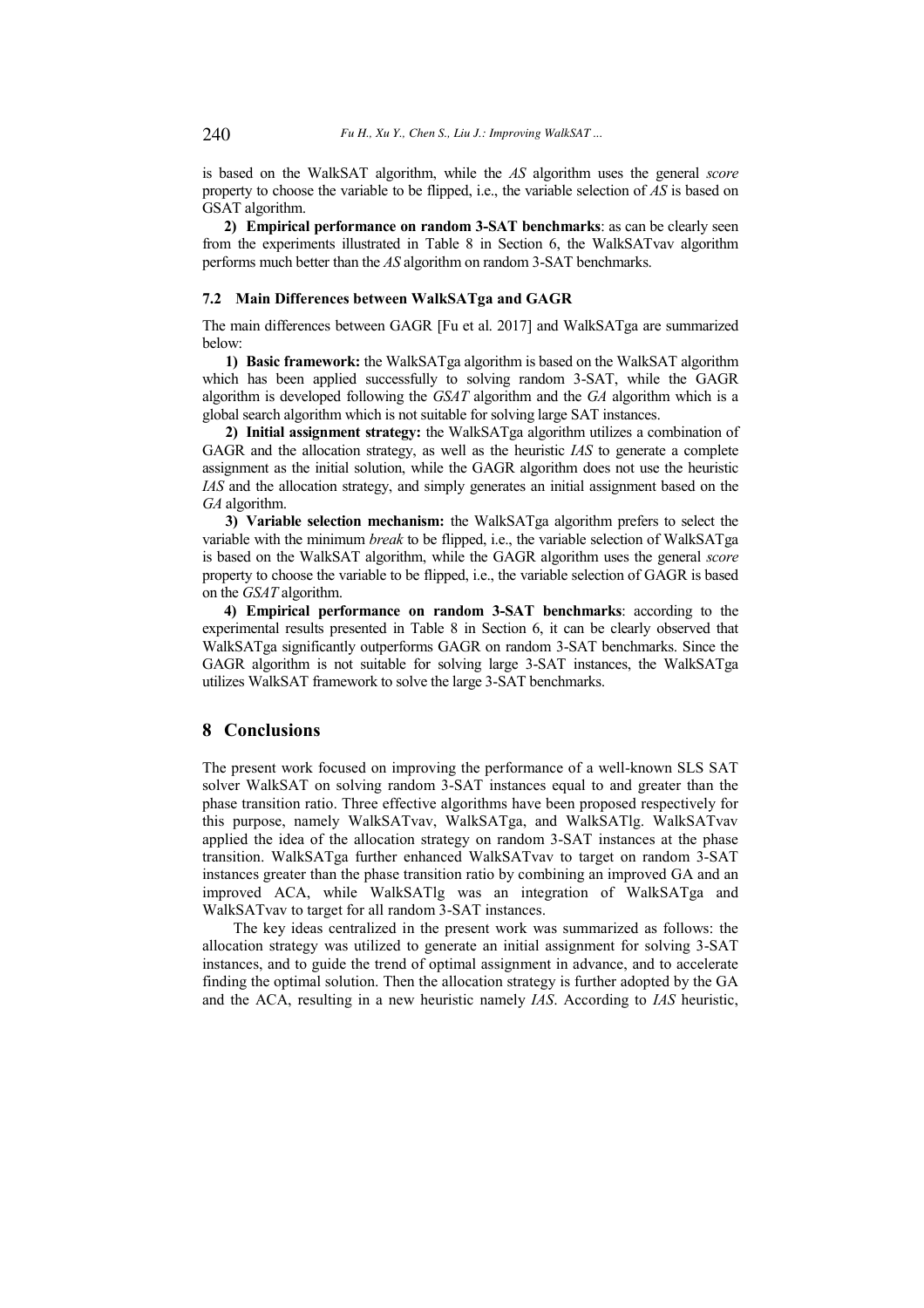there are two different priorities in the global search while the improved GA and the improved ACA are combined to complement each other and overcome their shortcomings.

The experimental studies on random 3-SAT instances at the phase transition indicated that WalkSATvav outperformed the state-of-the-art SLS solvers YalSAT, Score<sub>2</sub>SAT, CSCCSat, DCCAlm and WalkSAT, where YalSAT and Score<sub>2</sub>SAT were the gold winner and the bronzer on the random track of SAT Competition 2017 respectively, and CSCCSat and DCCAlm won the silver and the bronzer respectively on the random track of SAT Competition 2016. In addition, the experimental studies on random 3-SAT instances greater than the phase transition ratio indicated that the performance of WalkSATga is far better than that of CSCCSat, WalkSAT and WalkSATvav, and WalkSATga is highly competitive with that of YalSAT and Score<sub>2</sub>SAT. Finally, WalkSATlg significantly outperformed the existing SLA algorithms according to the experiments on random 3-SAT instances at and near the phase transition from SAT Competition 2017.

As for the future work, we would like to design ehanced functions on pheromone update and heuristic update. We will then further improve the state-of-the-art SLS algorithms using enhanced functions on random 3-SAT instances. Moreover, we're going to generate extensive random 3-SAT instances with  $r=5.5$  by a random generator, and then the parameters of WalkSATlg are trained to find a set of parameters adapting to such instances. Furthermore, we would like to apply the allocation strategy, the improved GA, as well as the improved ACA to other combinatorial search problems.

## **Acknowledgements**

This work is supported by the National Natural Science Foundation of China (Grant No.61673320) and the Fundamental Research Funds for the Central Universities (Grant No.2682017ZT12, 2682016 CX119).

## **References**

[Achlioptas, 2009] Achlioptas, D. : Random satisfiability. In Handbook of Satisfiability, 245 $-$ 270, 2009.

[Balint, 2012] Balint, A., & Schöning, U.: Choosing probability distributions for stochastic local search and the role of make versus break. In Pro. 15th Int. Conf. on Theory and Applications of Satisfiability Testing, Trento, Italy, 17-20, June, 2012.

[Balyo, 2016] Balyo, T. : Using algorithm configuration tools to generate hard random satisfiable benchmarks. In Pro. 19th Int. Conf. on Theory and Applications of Satisfiability Testing, Bordeaux, France, 60–62, July, 2016.

[Biere, 2017] Biere, A.: CADICAL, LINGELING, PLINGELING, TREENGELING and YALSAT. In Pro. 20th Int. Conf. on Theory and Applications of Satisfiability Testing, Melbourne, Australi, 14, August, 2017.

[Cai, 2017] Cai, S., & Luo, C. Score2SAT Solver Description. In Pro. 20th Int. Conf. on Theory and Applications of Satisfiability Testing, Melbourne, Australi, 34, August, 2017.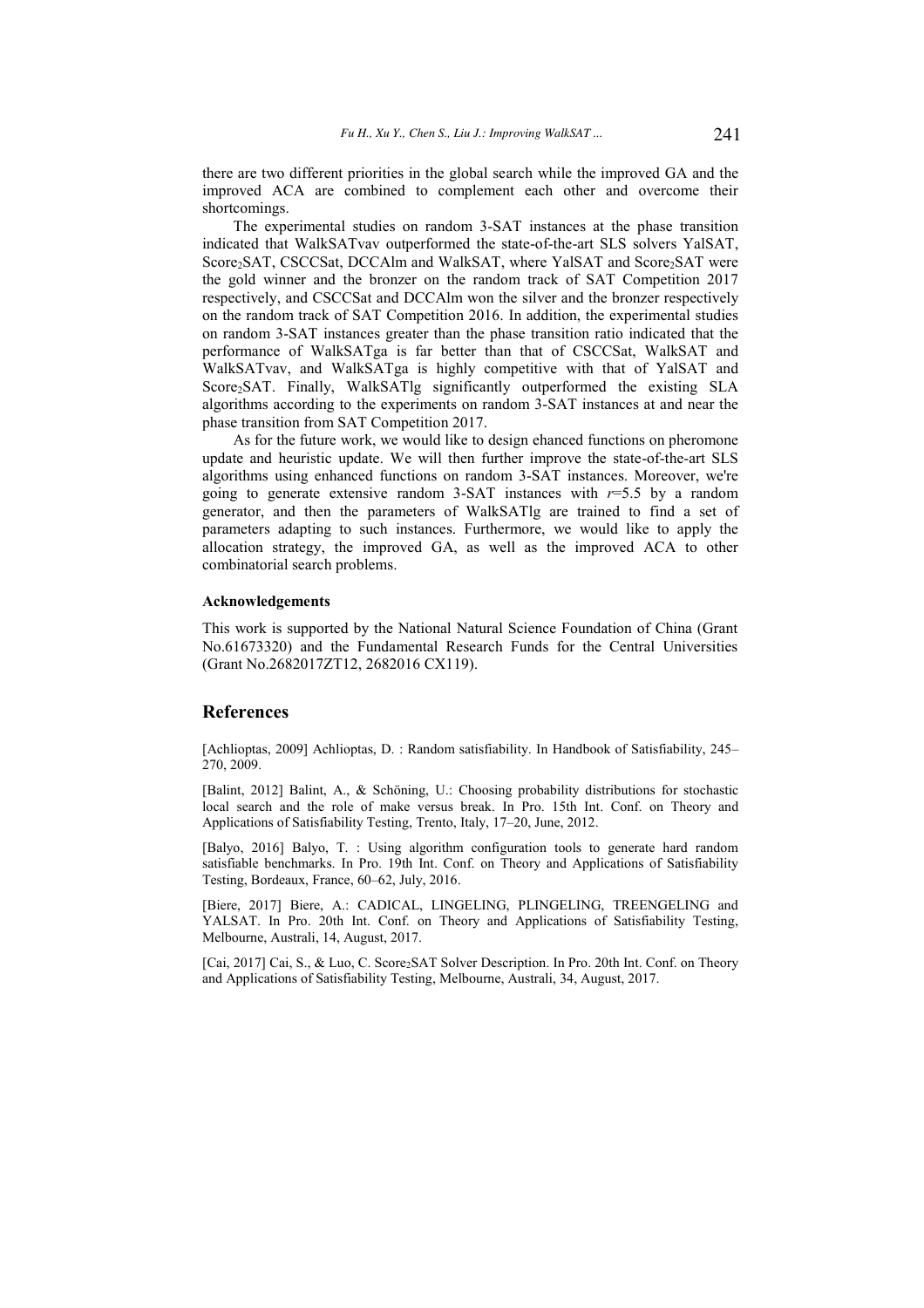[Cai, 2013a] Cai, S., & Su, K.: Local search for boolean satisfiability with configuration checking and subscore. Artificial Intelligence, 204, 75-98, 2013.

[Cai, 2013b] Cai, S., Su, K., & Luo, C.: Improving WalkSAT for random k-satisfiability problem with k> 3. In Pro. 27th AAAI Conference on Artificial Intelligence, 145-151, 2013.

[Canisius, 2016] Canisius, G., Wilson, K., Zhang, Y., Chenhui, Y., & Xin, H.: A genetic-based local search method for SAT problem. In Pro. On Information Technology, Networking, Electronic & Automation Control Conference, IEEE, Chongqing, 20-22, May, 2016.

[Chao, 1986] Chao, M. T., & Franco, J.: Probabilistic analysis of two heuristics for the 3satisfiability problem. SIAM Journal on Computing, 15(4), 1106-1118, 2986.

[Cook, 1971] Cook, S. A.: The complexity of theorem-proving procedures. In Pro. of the third annual ACM symposium on Theory of computing, USA, 151-158, May, 1971.

[De Jong, 1989] De Jong, K. A., & Spears, W. M.: Using genetic algorithms to solve NPcomplete problems. In Pro. Int. Conf. on Genetic algorithms, USA, 124-132, 1989.

[Faizullin, 2013] Faizullin, R. T., Dulkeyt, V. I., & Ogorodnikov, Y. Y. E.: Hybrid method for the approximate solution of the 3-satisfiability problem associated with the factorization problem. Trudy Instituta Matematiki i Mekhaniki UrO RAN, 19(2), 285-294, 2013.

[Fu, 2018a] Fu H. M., Xu Y., He X. X. and Ning X. R.: GSAT Algorithm Based on Task Allocation and Scheduling for 3-SAT Problem. Chinese Journal of Computer engineering&

Science, 40(08): 1366-1374, 2018.

[Fu, 2018b] Fu H. M., Xu Y., Ning X. R. and Zhang W. Y.: The empirical study of improved genetic algorithm combined with ant colony algorithm based on 3-SAT problem, 2017 International Conference on Fuzzy Theory and Its Applications (iFUZZY), Britain,733-739, 2018.

[Fu, 2017] Fu H. M., Xu Y., Wu G. F. & Ning X. R.: An Improved Genetic Algorithm for Solving 3-SAT Problems Based on Effective Restart and Greedy Strategy. In Pro. 12th Int. Conf. on Intelligent Systems and Knowledge Engineering (ISKE), Nanjing, 1-6, Nov., 2017.

[Gableske,2016] Gableske, O.: Sat solving with message passing. *Ph.D. dissertation*, *Ulm University*, *Germany*, 2016.

[Gao, 2007] Gao S., Jiang X. Z. & Tang K. Z.: Hybrid Algorithm Combining Ant Colony Optimization Algorithm with Genetic Algorithm. In Proc. Int. Conf. on Chinese Control, Harbin, 701-704, Aug., 2006.

[Hoos,2002] Hoos, H. H.: An adaptive noise mechanism for WalkSAT. In Proc. 8<sup>th</sup> Int. Conf. on Artificial intelligence, Canada, 655-660, July, 2002.

[Kroc, 2010] Kroc, L., Sabharwal, A., & Selman, B.: An empirical study of optimal noise and runtime distributions in local search. In Pro. 13th Int. Conf. on Theory and Applications of Satisfiability Testing, Edinburgh, Scotland, 34, July, 2010.

[Levin, 1984] Levin, L.: A survey of Russian approaches to perebor (brute-force searches) algorithms. Annals of the History of Computing. 6 (4): 384-400. (Translated by Trakhtenbro, B. A.)

[Li, 2003] Li, D. J., Qiang, C. Z., & Zhi, Y. Z.: On the Combination of Genetic Algorithm and Ant Algorithm. Journal of Computer Research and Development, 40(7): 273-275, 2003.